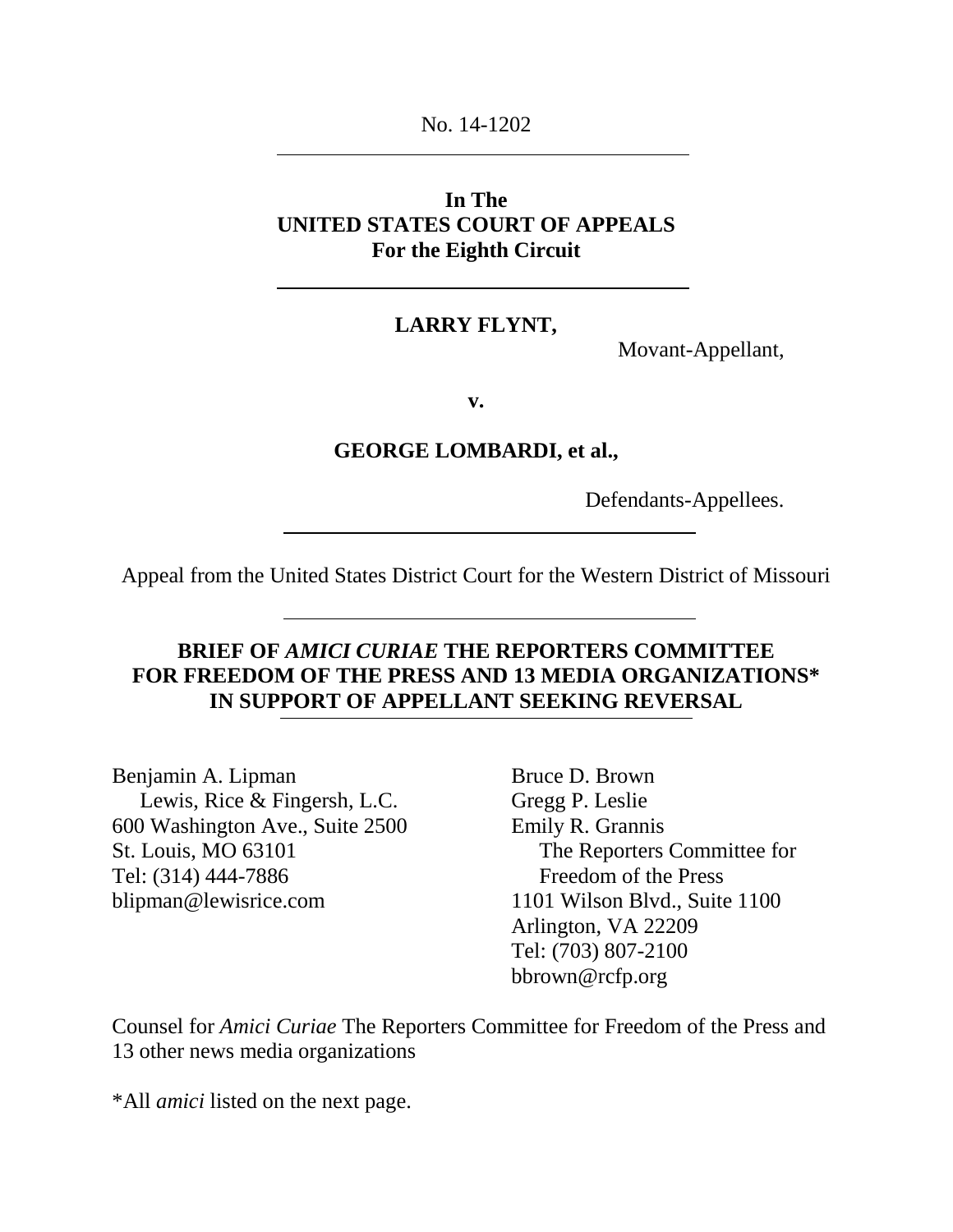# **LIST OF AMICI CURIAE**

- <span id="page-1-0"></span>1. Advance Publications, Inc.
- 2. American Society of News Editors
- 3. Association of Alternative Newsmedia
- 4. Courthouse News Service
- 5. The E.W. Scripps Company
- 6. First Amendment Coalition
- 7. The McClatchy Company
- 8. MediaNews Group, Inc., d/b/a Digital First Media
- 9. National Press Photographers Association
- 10. The New York Times Company
- 11. Newspaper Association of America
- 12. POLITICO LLC
- 13. The Reporters Committee for Freedom of the Press
- 14. The Washington Post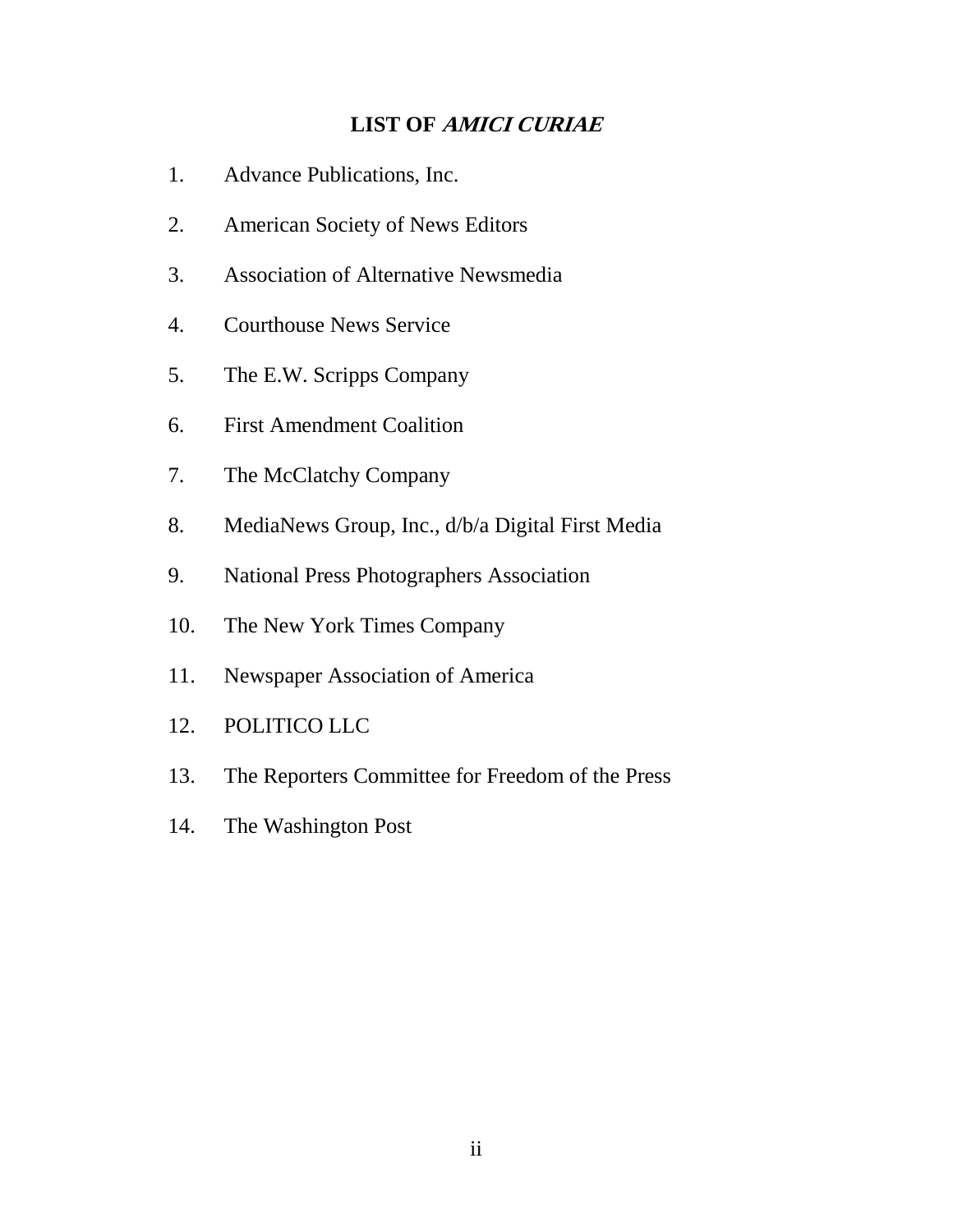# **TABLE OF CONTENTS**

<span id="page-2-0"></span>

| The District Court abused its discretion when it denied Flynt's motion to<br>I.<br>intervene because Flynt, like every member of the general public has a First<br>Amendment right of access to court proceedings and documents, as well as a<br>First Amendment right to be heard by a court seeking to seal portions of a |
|-----------------------------------------------------------------------------------------------------------------------------------------------------------------------------------------------------------------------------------------------------------------------------------------------------------------------------|
| A. There is a First Amendment right of access to court proceedings, including<br>the right to be heard by a court seeking to seal portions of a case. 9                                                                                                                                                                     |
| 1. Traditional strict Rule 24 standing analysis is not appropriate for parties<br>seeking to intervene for the limited purpose of unsealing portions of court                                                                                                                                                               |
| Even under a strict standing analysis, a proposed intervenor suffers<br>2.<br>sufficient injury in being denied access to portions of the court record. .12                                                                                                                                                                 |
| B. The First Amendment right of access applies to proceedings and                                                                                                                                                                                                                                                           |
| The standard applied by the District Court undermines the right of even the<br>П.<br>news media to seek access to court records and proceedings. 15                                                                                                                                                                         |
|                                                                                                                                                                                                                                                                                                                             |
|                                                                                                                                                                                                                                                                                                                             |
|                                                                                                                                                                                                                                                                                                                             |
|                                                                                                                                                                                                                                                                                                                             |
|                                                                                                                                                                                                                                                                                                                             |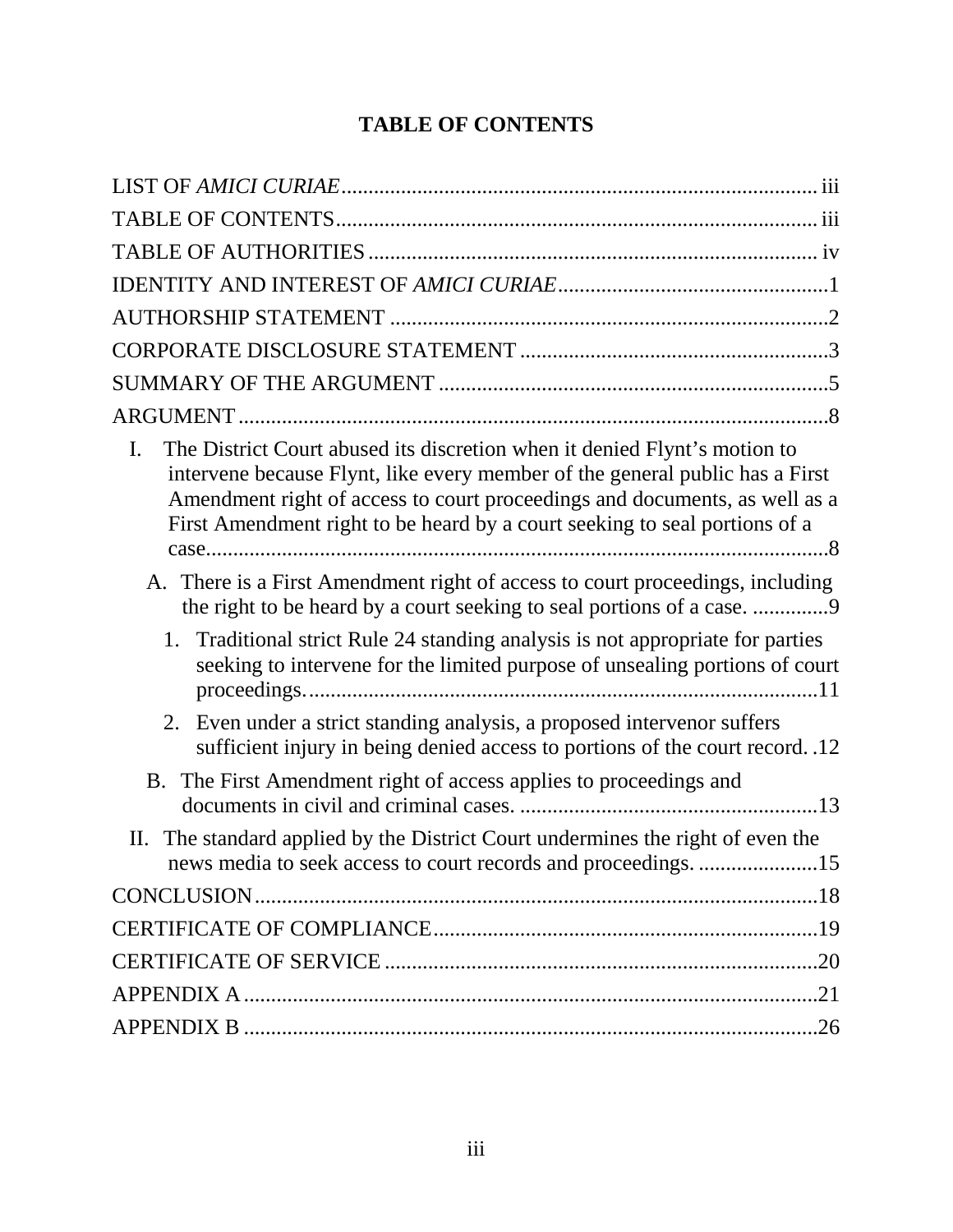# **TABLE OF AUTHORITIES**

<span id="page-3-0"></span>**Cases**

| Beckman Indus., Inc. v. International Ins. Co., 966 F.2d 470 (9th Cir. 1992)11 |
|--------------------------------------------------------------------------------|
|                                                                                |
|                                                                                |
|                                                                                |
| Equal Employment Opportunity Comm. v. National Children's Ctr., Inc., 146 F.3d |
|                                                                                |
|                                                                                |
| Grove Fresh Distributors, Inc. v. Everfresh Juice Co., 24 F.3d 893 (7th Cir.   |
|                                                                                |
|                                                                                |
| In re Beef Industry Antitrust Litigation, 589 F.2d 786 (5th Cir. 1979) 11      |
| In re Globe Newspaper Co. v. Hurley, 920 F.2d 88 (1st Cir. 1990)15             |
| In re Iowa Freedom of Info. Council, 724 F.2d 658 (8th Cir. 1983)14            |
|                                                                                |
| In re New York Times Co. to Unseal Wiretap & Search Warrants, 557 F.3d 401     |
|                                                                                |
| Martindell v. International Telephone and Telegraph Corp., 594 F.2d 291 (2nd   |
| Meyer Goldberg, Inc. v. Fisher Foods, Inc., 823 F.2d 159 (6th Cir. 1987)11     |
| N.Y. Civil Liberties Union v. NYC Transit Auth., 684 F.3d 286 (2d Cir. 2011)14 |
| Nixon v. Warner Communications, Inc., 435 U.S. 589 (1978) 10, 14               |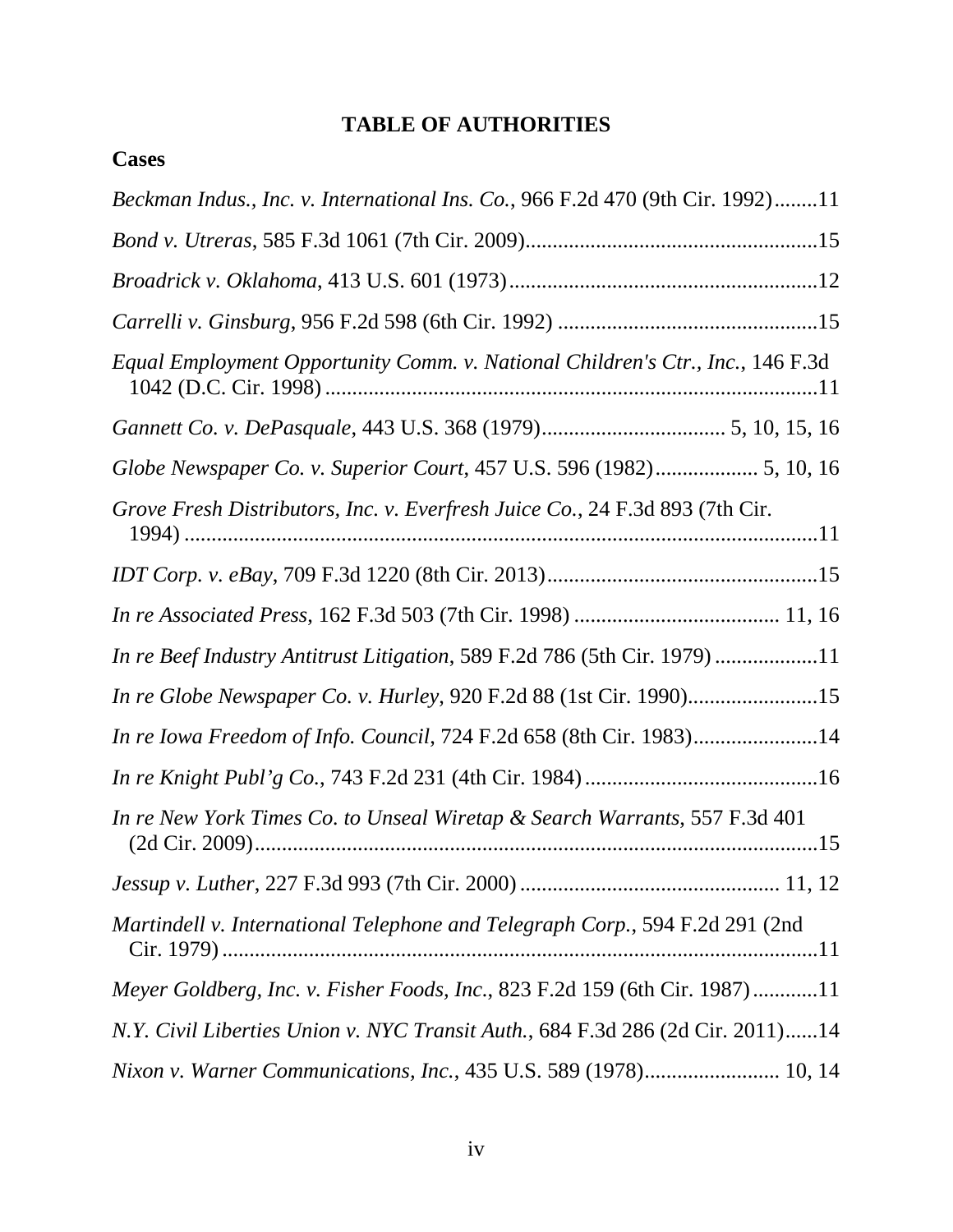| Perez-Guerrero v. U.S. Atty. Gen., 717 F.3d 1224 (11th Cir. 2013)15          |
|------------------------------------------------------------------------------|
|                                                                              |
| Press-Enterprise Co. v. Superior Court of California, Riverside ("Press-     |
| Press-Enterprise Co. v. Superior Court of California, Riverside ("Press-     |
| Public Citizen v. Liggett Group, Inc., 858 F.2d 775 (1st Cir. 1988)11        |
| Publicker Indus., Inc. v. Cohen, 733 F.2d 1059 (3d Cir. 1984) 14             |
| Richmond Newspapers v. Virginia, 448 U.S. 555 (1980) 9, 10, 13, 17           |
|                                                                              |
|                                                                              |
| United Nuclear Corp. v. Cranford Insurance Co., 905 F.2d 1424 (10th Cir.     |
| Washington Legal Foundation v. U.S. Sentencing Com'n, 89 F.3d 897 (D.C. Cir. |
| <b>Other Authorities</b>                                                     |

| Nicolas Cornell, Note, Overbreadth and Listeners' Rights, 123 Harv. L. Rev. 1749 |
|----------------------------------------------------------------------------------|
| RonNell Andersen Jones, Litigation, Legislation and Democracy in a Post-         |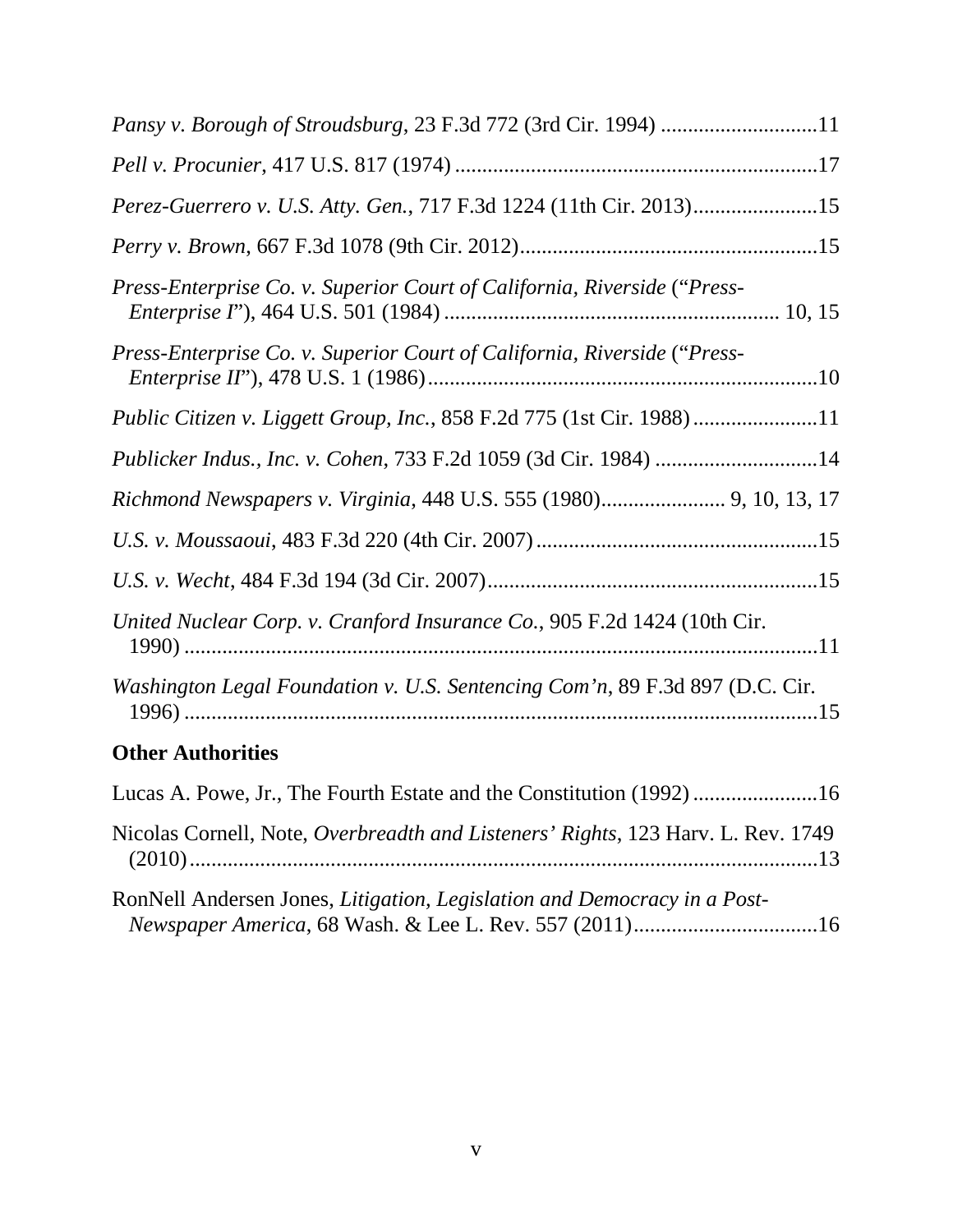#### **IDENTITY AND INTEREST OF AMICI CURIAE**

<span id="page-5-0"></span>*Amici curiae* are The Reporters Committee for Freedom of the Press and 13 media organizations – Advance Publications, Inc., American Society of News Editors, Association of Alternative Newsmedia, Courthouse News Service, The E.W. Scripps Company, First Amendment Coalition, The McClatchy Company, MediaNews Group, Inc., d/b/a Digital First Media, National Press Photographers Association, The New York Times Company, Newspaper Association of America, POLITICO LLC, and The Washington Post. *Amici* are described in more detail in Appendix A. Pursuant to F.R.A.P. 29(a) this brief is filed with the consent of all parties.

This case centers on the question of whether an individual, Larry Flynt, may be permitted to intervene in the District Court to challenge certain of the District Court's orders sealing portions of this case from public view, but it carries broad implications for the general public and for the news media, in particular. The District Court denied Flynt the right to be heard on whether the District Court's decision to seal portions of the case was constitutional. The basis for the denial was that Flynt has only a "generalized interest in" the subject of the litigation.

Members of the media routinely seek access to court cases with the generalized interest of reporting on what happens and what has been filed in the cases. Courts traditionally have permitted the media to intervene under F.R.C.P.

1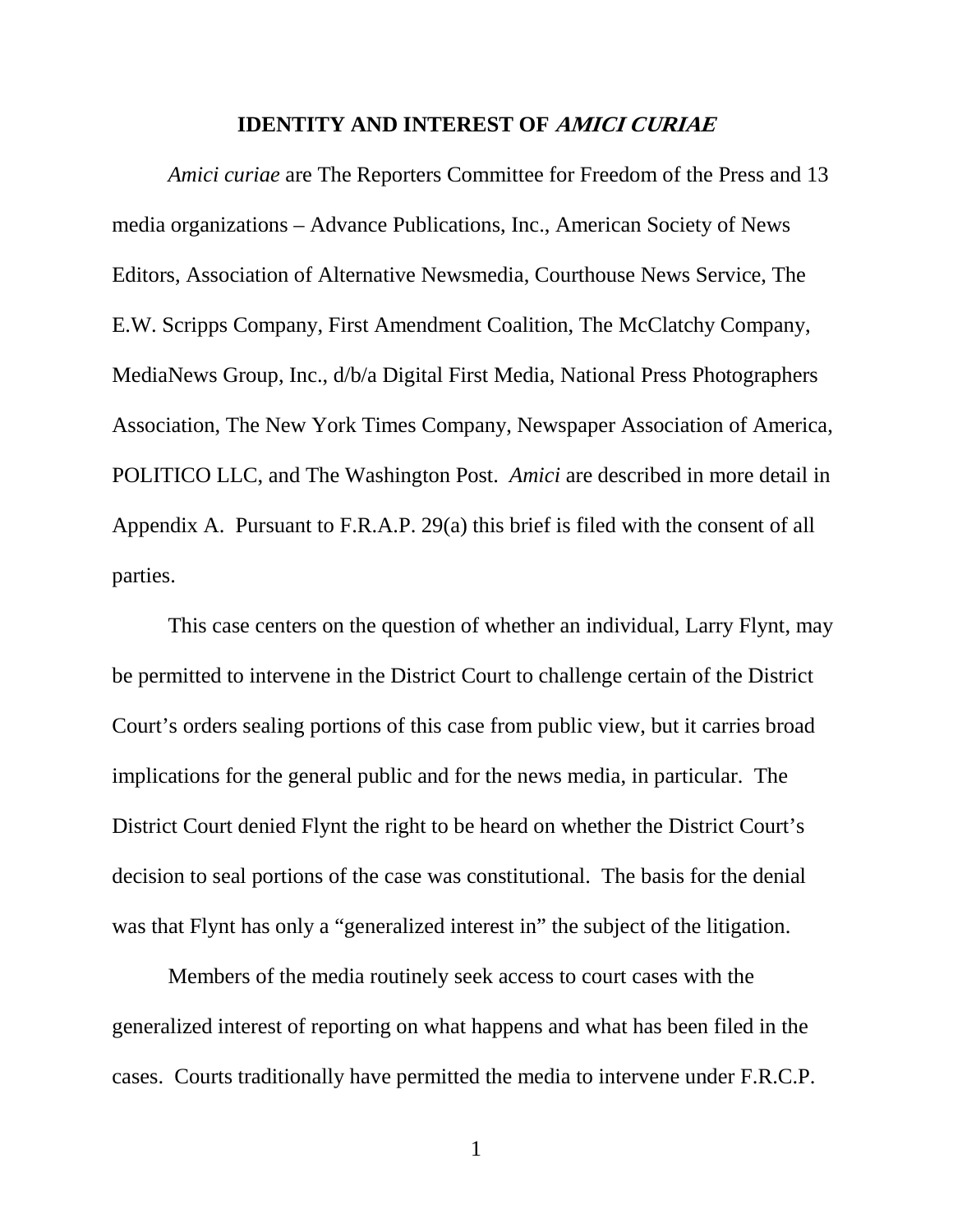24(b) to challenge sealing orders, recognizing that the media's important role as a watchdog in our system satisfies the standing analysis required for intervention.

As advocates for the media and the media's ability to gather information from courts and disseminate information to the public, *amici* have a strong interest in ensuring journalists and members of the public continue to be able to intervene in order to challenge court secrecy and access court records.

If the District Court's short denial of Flynt's request to intervene in this case is allowed to stand, it would make it nearly impossible for any member of the media or the general public to intervene to similarly seek to unseal records. This case has implications beyond the outcome for the parties directly involved, and could make it difficult for the news media to adequately represent and protect the public's interest in future court-closure actions.

### **AUTHORSHIP STATEMENT**

<span id="page-6-0"></span>Pursuant to Federal Rule of Appellate Procedure 29(c)(5), *amici* declare:

- 1. no party's counsel authored the brief in whole or in part;
- 2. no party or party's counsel contributed money intended to fund preparing or submitting the brief; and
- 3. no person, other than *amici*, their members or their counsel, contributed money intended to fund preparing or submitting the brief.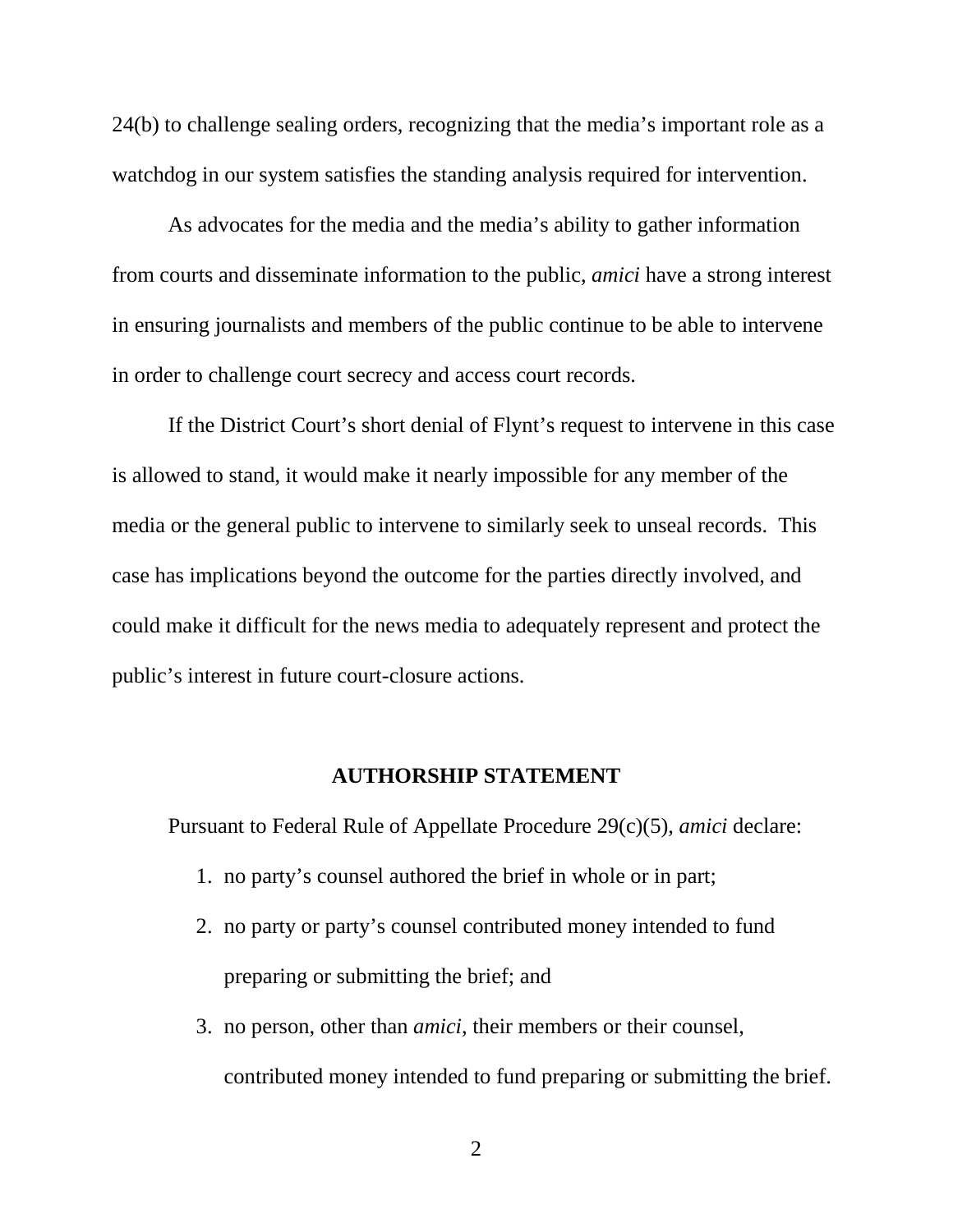#### **CORPORATE DISCLOSURE STATEMENT**

<span id="page-7-0"></span>The Reporters Committee for Freedom of the Press is an unincorporated association of reporters and editors with no parent corporation and no stock.

Advance Publications, Inc. has no parent corporation, and no publicly held corporation owns 10% or more of its stock.

American Society of News Editors is a private, non-stock corporation that has no parent.

Association of Alternative Newsmedia has no parent corporation and does not issue any stock.

Courthouse News Service is a privately held corporation with no parent corporation and no publicly held corporation holds more than 10 percent of its stock.

The E.W. Scripps Company is a publicly traded company with no parent company. No individual stockholder owns more than 10% of its stock.

First Amendment Coalition is a nonprofit organization with no parent company. It issues no stock and does not own any of the party's or amicus' stock.

The McClatchy Company is publicly traded on the New York Stock Exchange under the ticker symbol MNI. Contrarius Investment Management Limited owns 10% or more of the common stock of The McClatchy Company.

3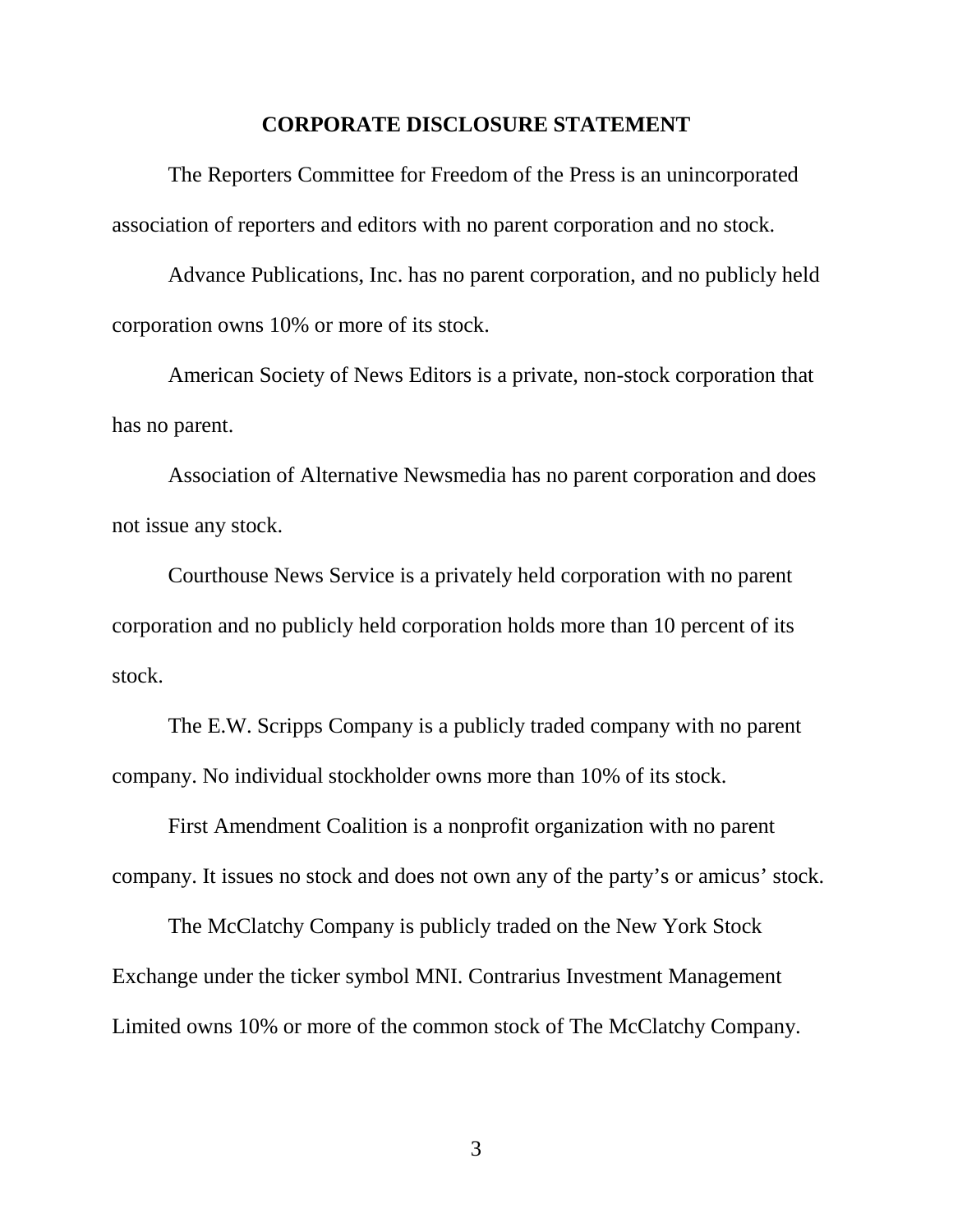MediaNews Group, Inc. is a privately held company. No publicly-held company owns ten percent or more of its equity interests.

National Press Photographers Association is a 501(c)(6) nonprofit organization with no parent company. It issues no stock and does not own any of the party's or amicus' stock.

The New York Times Company is a publicly traded company and has no affiliates or subsidiaries that are publicly owned. No publicly held company owns 10% or more of its stock.

Newspaper Association of America is a nonprofit, non-stock corporation organized under the laws of the commonwealth of Virginia. It has no parent company.

POLITICO LLC is a wholly owned subsidiary of privately held Capitol News Company, LLC.

WP Company LLC  $d/b/a$  The Washington Post is a wholly owned subsidiary of Nash Holdings LLC. Nash Holdings LLC is privately held and does not have any outstanding securities in the hands of the public.

4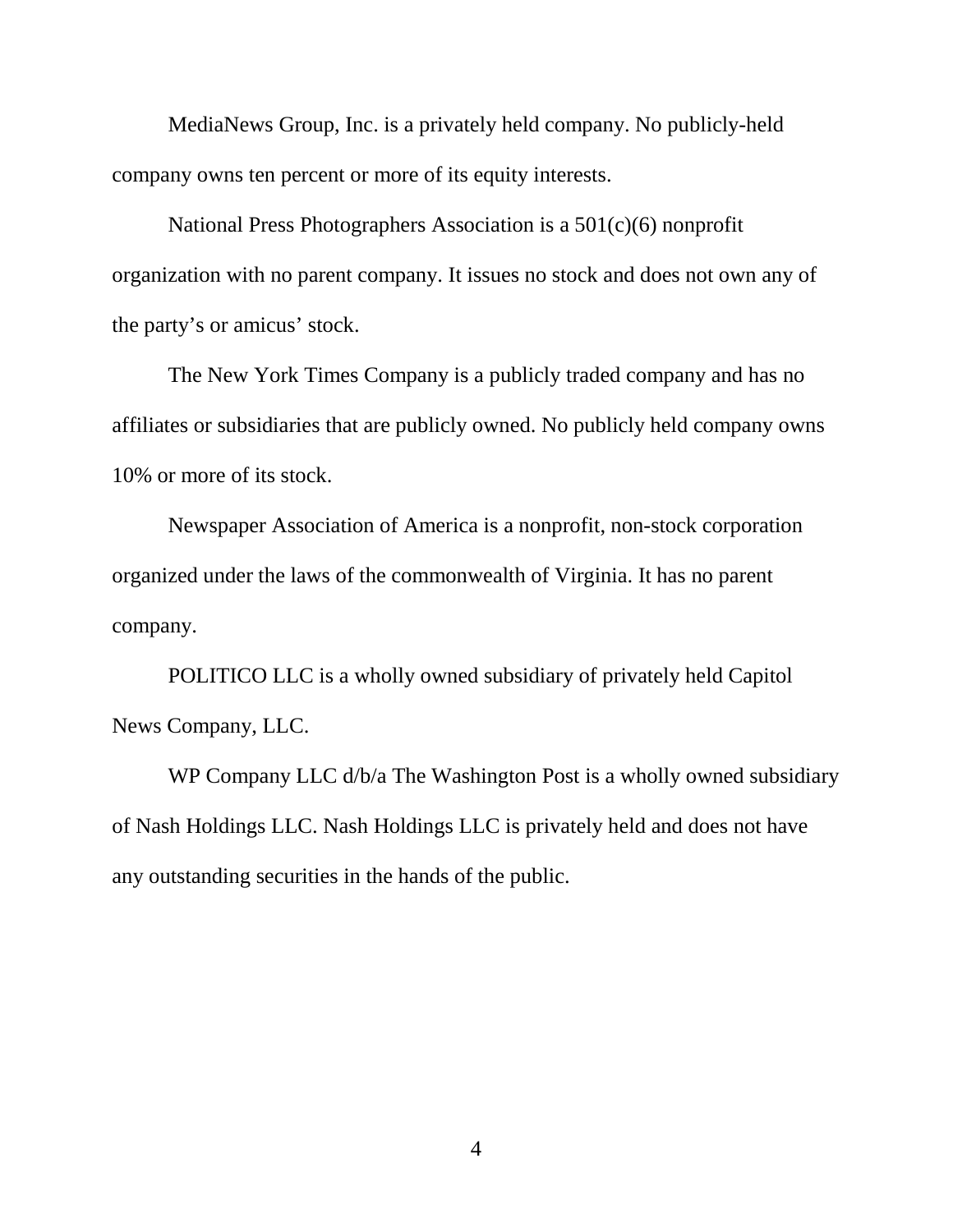#### **SUMMARY OF THE ARGUMENT**

<span id="page-9-0"></span>On November 9, 2013, Appellant Larry Flynt, who was not a party to the underlying action, filed motions in the District Court in *Zink v. Lombardi* and *Ringo v. Lombardi* seeking to intervene for the sole purpose of challenging the District Court's decisions to seal portions of the cases. On December 27, 2013, the District Court denied Mr. Flynt's motion to intervene, refusing to allow Mr. Flynt an opportunity to be heard on whether the First Amendment prohibits the District Court's seal orders. The District Court entered an order denying Mr. Flynt's motion to intervene in a two-sentence text only entry. The entry stated, "Flynt's Motion to Intervene [273] is DENIED. A generalized interest in a subject of litigation does not justify intervention."

The District Court's Order is contrary to 35 years of United States Supreme Court and lower federal court jurisprudence stating the public has a First Amendment right of access to the courts, including a constitutional right to have a challenge to closure heard by the court. *Globe Newspaper Co. v. Superior Court*, 457 U.S. 596, 609 n.25 (1982) (citing *Gannett Co. v. DePasquale*, 443 U.S. 368, 410 (1979) (Powell, J., concurring). The constitutional right to be heard necessarily carries with it and, in fact, is synonymous with standing to be heard.

Public access to court proceedings is the linchpin of public acceptance of the legitimacy and credibility of judicial institutions. The public's right of access has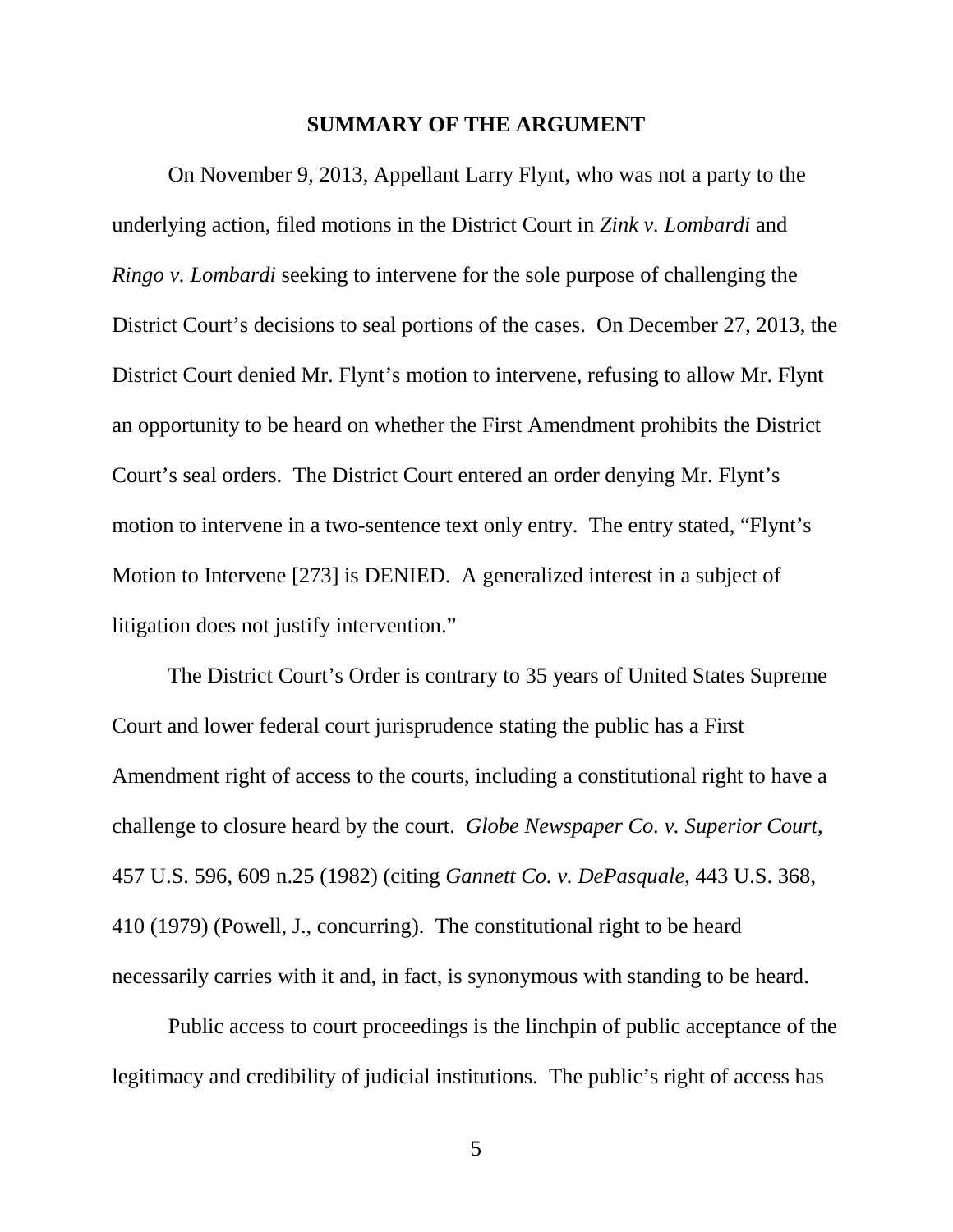long been understood as a right held by the public at large under the First Amendment and at common law, with the news media often acting as a proxy – but not a substitute – for the general public. The U.S. Supreme Court has recognized that the public has a First Amendment right to notice and an opportunity to be heard before a court removes portions of its proceedings from public view. The District Court's Order denying Flynt the right to intervene by concluding he lacked standing interferes with the most basic constitutional commandments and common-law traditions underlying the law of access to courts.

The public and the press have always been understood to have equal access to court records and court proceedings under the First Amendment. In practice, it is often traditional news media outlets litigating for access to proceedings or records, but that does not mean other organizations or individuals lack standing to vindicate the public's access rights. *Amici*, as news media organizations, often represent the public interest by pressing for court access and also by educating the public about how the judicial system operates.

Despite the clear Supreme Court precedent on a First Amendment right to intervene to challenge court sealing orders, the District Court in this case denied Flynt his opportunity to be heard. If that decision is allowed to stand, it will undermine a right shared by all members of the public and it will specifically harm the news media. The Supreme Court has made clear that the public and the news

6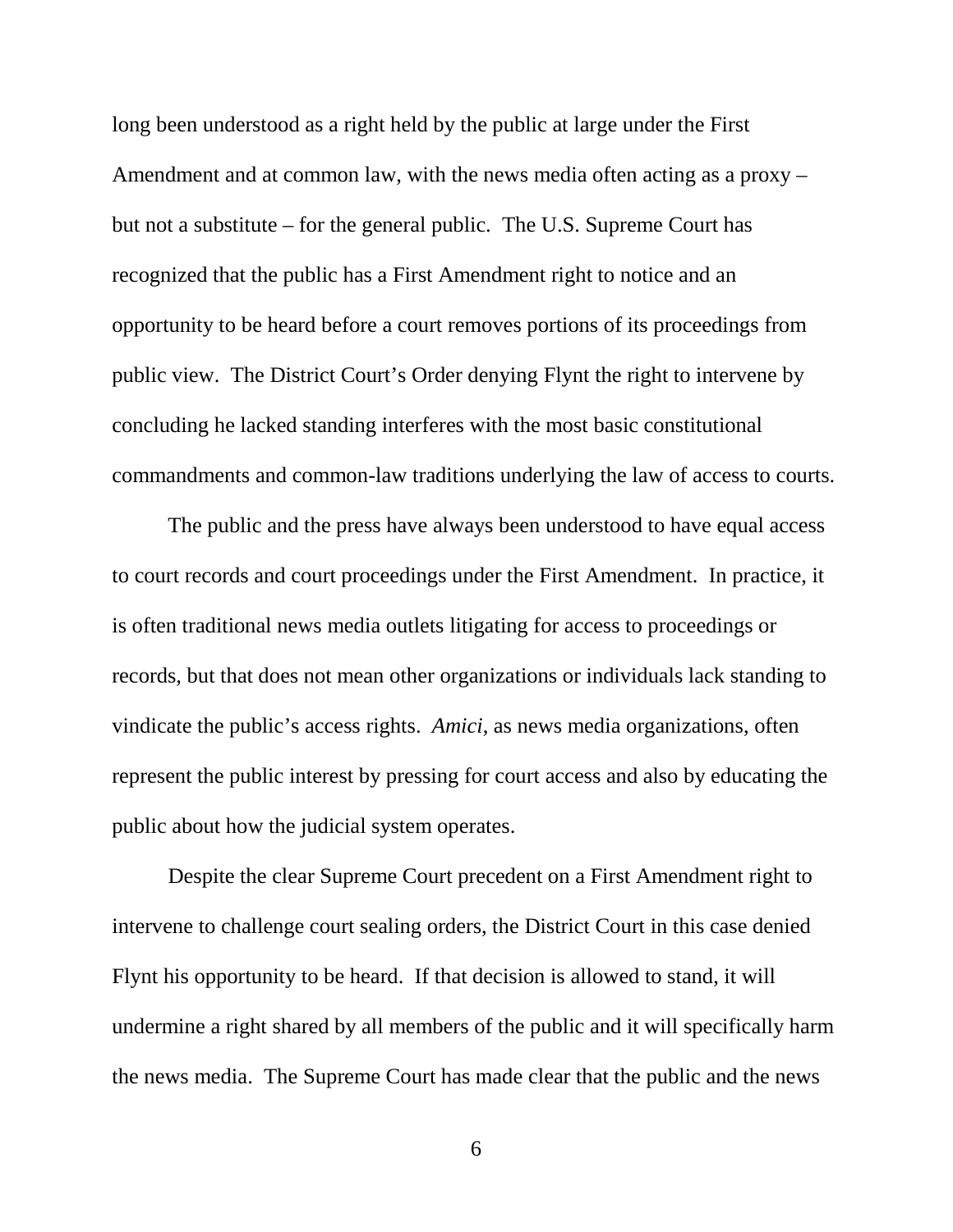media have co-extensive First Amendment rights. Any move to undermine a member of the public's right to intervene to challenge standing also undermines the media's right to intervene, and limits a fundamental First Amendment right.

*Amici* request 10 minutes of oral argument time, but only if *amicus* argument time does not come out of the parties' time.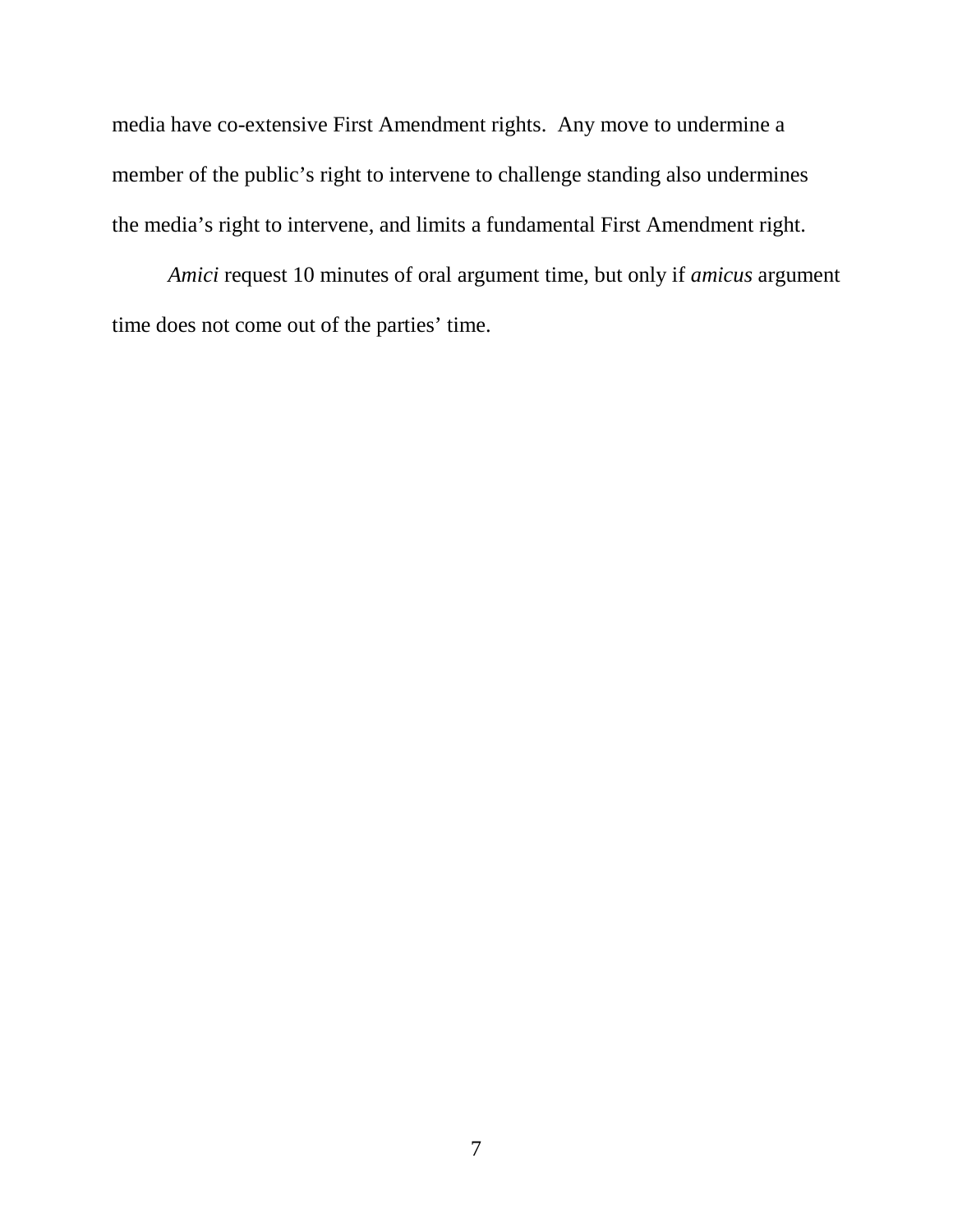#### **ARGUMENT**

<span id="page-12-1"></span><span id="page-12-0"></span>**I. The District Court abused its discretion when it denied Flynt's motion to intervene because Flynt, like every member of the general public has a First Amendment right of access to court proceedings and documents, as well as a First Amendment right to be heard by a court seeking to seal portions of a case.**

There is a First Amendment right of access possessed by all members of the public to court proceedings and to documents filed with courts as part of those proceedings. The First Amendment right of access includes the constitutional right for members of the public to be heard by a court that has closed or is seeking to close proceedings and records. The right to be heard necessarily means a member of the public has standing to challenge a court order closing proceedings or records.

The United States Supreme Court explicitly recognized the constitutional right of access and its concomitant right to be heard in cases involving access to criminal proceedings. The logic applied by the Supreme Court in those cases, as well as dicta by the Supreme Court and the weight of authority from lower courts has found a common law right of access in civil cases. The weight of authority in the Circuits also applies the right of access in cases involving court documents, and the Supreme Court has found a common law right to access to court documents that also would confer standing to intervene when documents are sealed.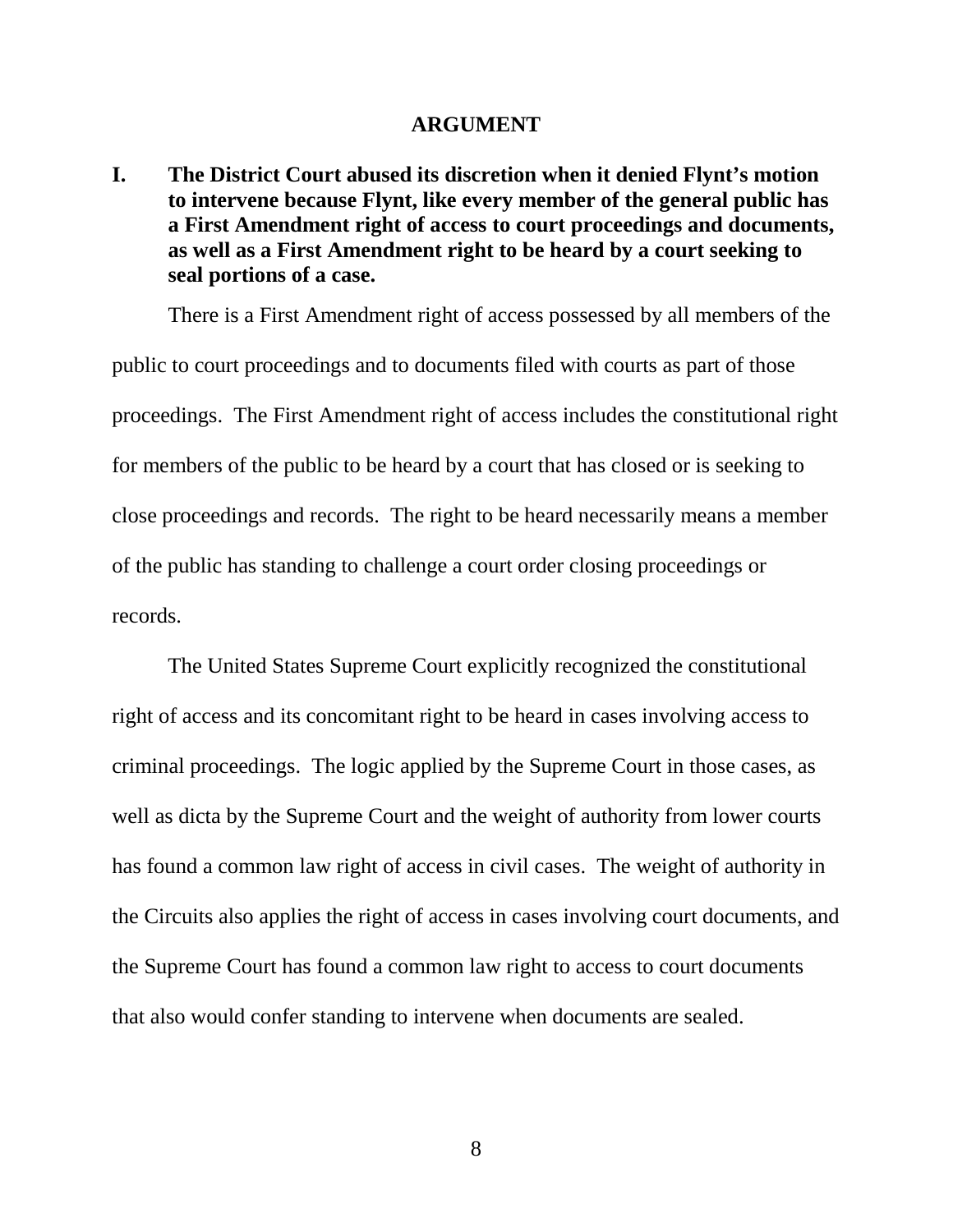<span id="page-13-0"></span>**A. There is a First Amendment right of access to court proceedings, including the right to be heard by a court seeking to seal portions of a case.**

In *Richmond Newspapers v. Virginia*, 448 U.S. 555, 564-75 (1980), the

Supreme Court, applying the First Amendment, examined at great length the history of openness in trials and its importance to the public. The Court held,

> [p]eople in an open society do not demand infallibility from their institutions, but it is difficult for them to accept what they are prohibited from observing. When a criminal trial is conducted in the open, there is at least an opportunity both for understanding the system in general and its workings in a particular case.

*Id.* at 572. Therefore, the Supreme Court held, "the right to attend criminal trials is implicit in the guarantees of the First Amendment; without the freedom to attend such trials, which people have exercised for centuries, important aspects of freedom of speech and 'of the press could be eviscerated.' [Internal citations omitted.]" *Id.* at 556-557. As a result, "the First Amendment guarantees of speech and press, standing alone, prohibit government from summarily closing courtroom doors which had long been open to the public at the time that amendment was adopted." *Id.* at 576.

The Supreme Court has explained that a public right of access dates back to England and colonial America. *See Richmond Newspapers*, 448 U.S. at 564 ("[T]hroughout its evolution, the trial has been open to all who care to observe.").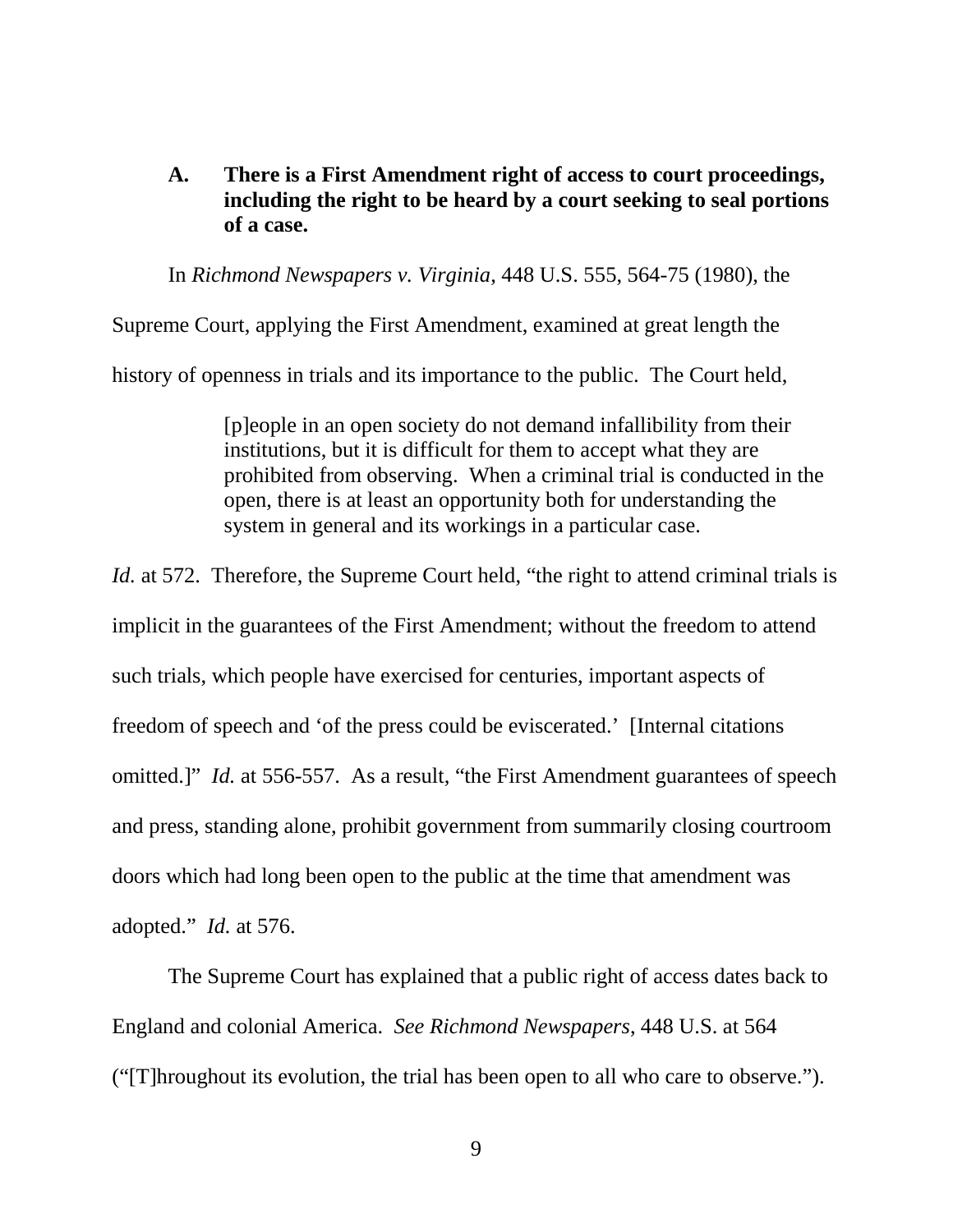New Jersey's colonial charter, for instance, allowed "any person or persons" to "freely come" to civil or criminal trials. *Id.* at 567 (citation omitted).

The Supreme Court did not stop at finding a right of access devoid of procedural safeguards to enforce it. In *Globe Newspaper Co. v. Superior Court*, 457 U.S. at 609 n.25, the Supreme Court further stated, "[o]f course,… representatives of the press and general public 'must be given an opportunity to be heard on the question of their exclusion.'" *Id.* (citing *Gannett Co. v. DePasquale*, 443 U.S. at 410 (Powell, J., concurring)).

Other key Supreme Court access cases – *Nixon v. Warner Communications, Inc.*, 435 U.S. 589 (1978), *Press-Enterprise Co. v. Superior Court of California, Riverside* ("*Press-Enterprise I*"), 464 U.S. 501 (1984), and *Press-Enterprise Co. v. Superior Court of California, Riverside* ("*Press-Enterprise II*"), 478 U.S. 1 (1986) – do not question whether the party seeking access has standing. These cases establish a presumption of a right of access based on the important public interests at stake without pausing to consider whether the parties have demonstrated any particular harm. Instead, the public interest in access, by itself, is enough.

Not surprisingly, nearly every Circuit Court to rule on the issue has determined, in light of the right to be heard recognized in *Globe Newspaper* and *Gannett v. DePasquale*, that not only is F.R.C.P. 24(b) the proper mechanism for members of the public who seek to challenge closure, *see, e.g., In re Associated*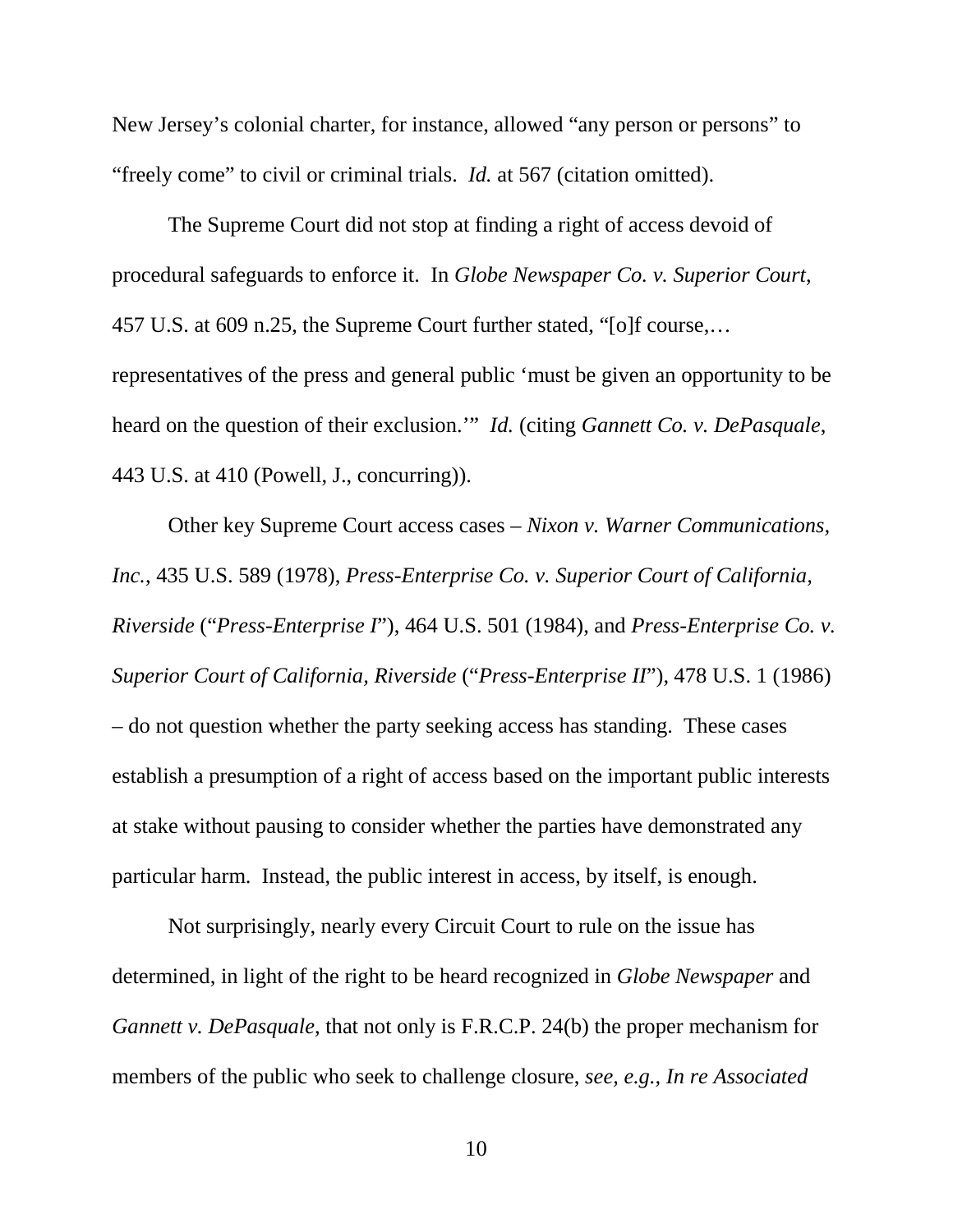*Press*, 162 F.3d 503, 507 (7th Cir. 1998); *Equal Employment Opportunity Comm. v. National Children's Ctr., Inc.*, 146 F.3d 1042 (D.C.Cir. 1998); but that standing necessarily is satisfied in such cases as a result of the right to access. *Jessup v. Luther*, 227 F.3d 993, 997 (7th Cir. 2000) ("There is no reason to require such a strong nexus of fact or law when a party seeks to intervene only for the purpose of modifying a protective order.") (quoting *Beckman Indus., Inc. v. International Ins. Co.*, 966 F.2d 470, 474 (9th Cir. 1992)). *See also Public Citizen v. Liggett Group, Inc.*, 858 F.2d 775, 783 (1st Cir. 1988); *Martindell v. International Telephone and Telegraph Corp.*, 594 F.2d 291, 294 (2nd Cir. 1979); *Pansy v. Borough of Stroudsburg*, 23 F.3d 772, 778 (3rd Cir. 1994); *In re Beef Industry Antitrust Litigation*, 589 F.2d 786, 789 (5th Cir. 1979); *Meyer Goldberg, Inc. v. Fisher Foods, Inc.*, 823 F.2d 159, 162 (6th Cir. 1987); *Grove Fresh Distributors, Inc. v. Everfresh Juice Co.*, 24 F.3d 893, 896 (7th Cir. 1994); *Beckman Industries, Inc. v. International Insurance Co.*, 966 F.2d 470, 473 (9th Cir. 1992); *United Nuclear Corp. v. Cranford Insurance Co.*, 905 F.2d 1424, 1427 (10th Cir. 1990); *National Children's Ctr.*, 146 F.3d 1042, 1046 (D.C. Cir. 1998). Therefore, the District Court erred when it denied Flynt's motion to intervene.

> <span id="page-15-0"></span>**1. Traditional strict Rule 24 standing analysis is not appropriate for parties seeking to intervene for the limited purpose of unsealing portions of court proceedings.**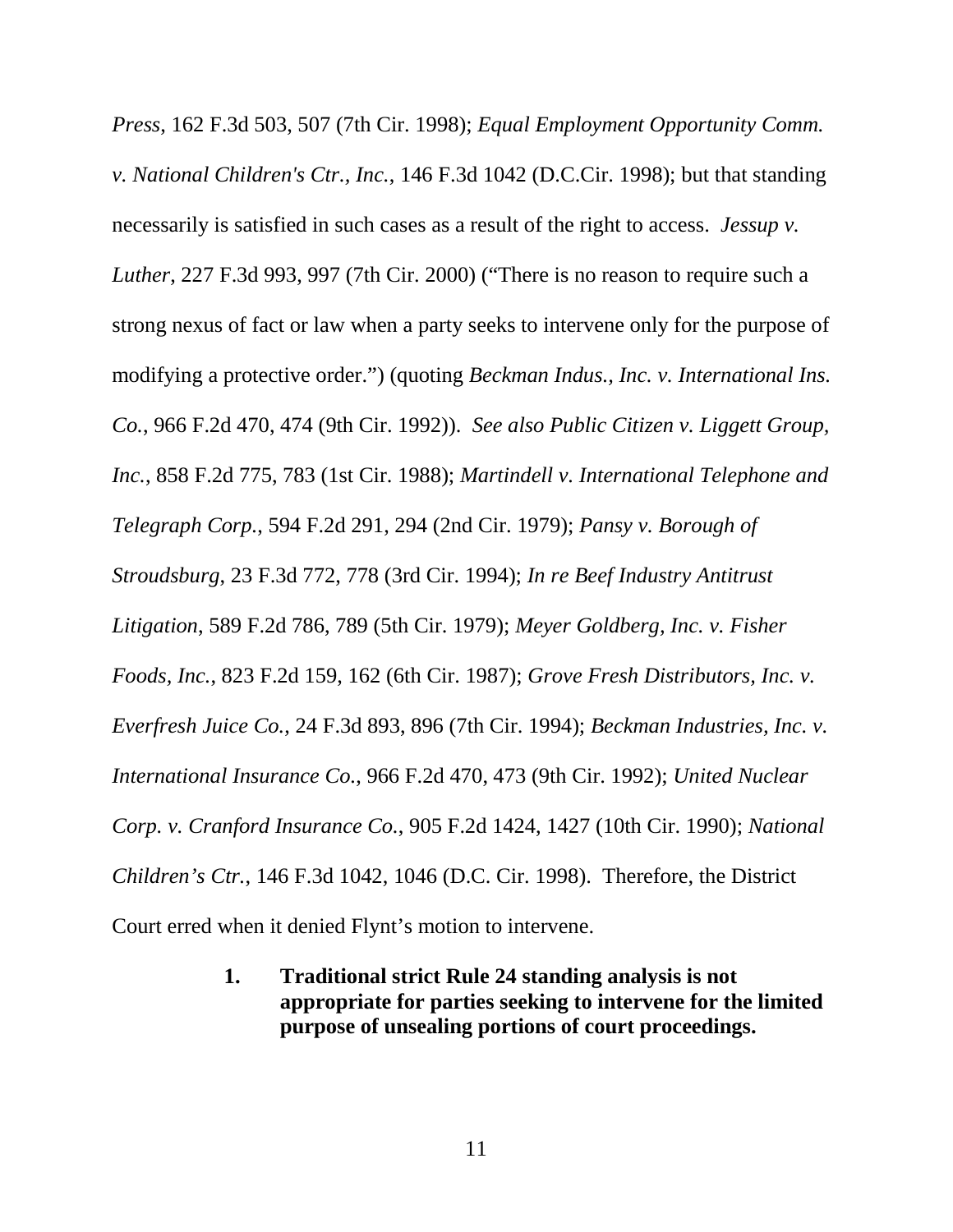In intervention cases presenting unsealing requests, the circuits have correctly applied a more lenient test to determine whether a proposed intervenor has standing to request access, allowing such intervention by "those whose legal interests will be directly and substantially affected by the course of the litigation." *Jessup*, 227 F.3d at 998. The *Jessup* court went on to specify that a newspaper's "right of access to court proceedings and documents born of the common law and the First Amendment" is just such a legal interest that is "directly and substantially affected by the course of the litigation." *Id*.

Like any media outlet would, Flynt has a legitimate interest in gaining access to the records the lower court has sealed. Even if that interest is "generalized," it will be "directly and substantially affected" if he is not permitted to intervene. In his capacity as a representative of the public, which also has a keen interest in gaining access to the information the lower court has sealed, Flynt meets the more relaxed standing requirements for limited intervention.

## **2. Even under a strict standing analysis, a proposed intervenor suffers sufficient injury in being denied access to portions of the court record.**

<span id="page-16-0"></span>Although the Supreme Court has not demanded a showing of standing before allowing an access action, it is nonetheless clear that denial of information at the heart of democratic process would suffice as a harm that establishes standing. *See Broadrick v. Oklahoma*, 413 U.S. 601, 611-12 (1973) (explaining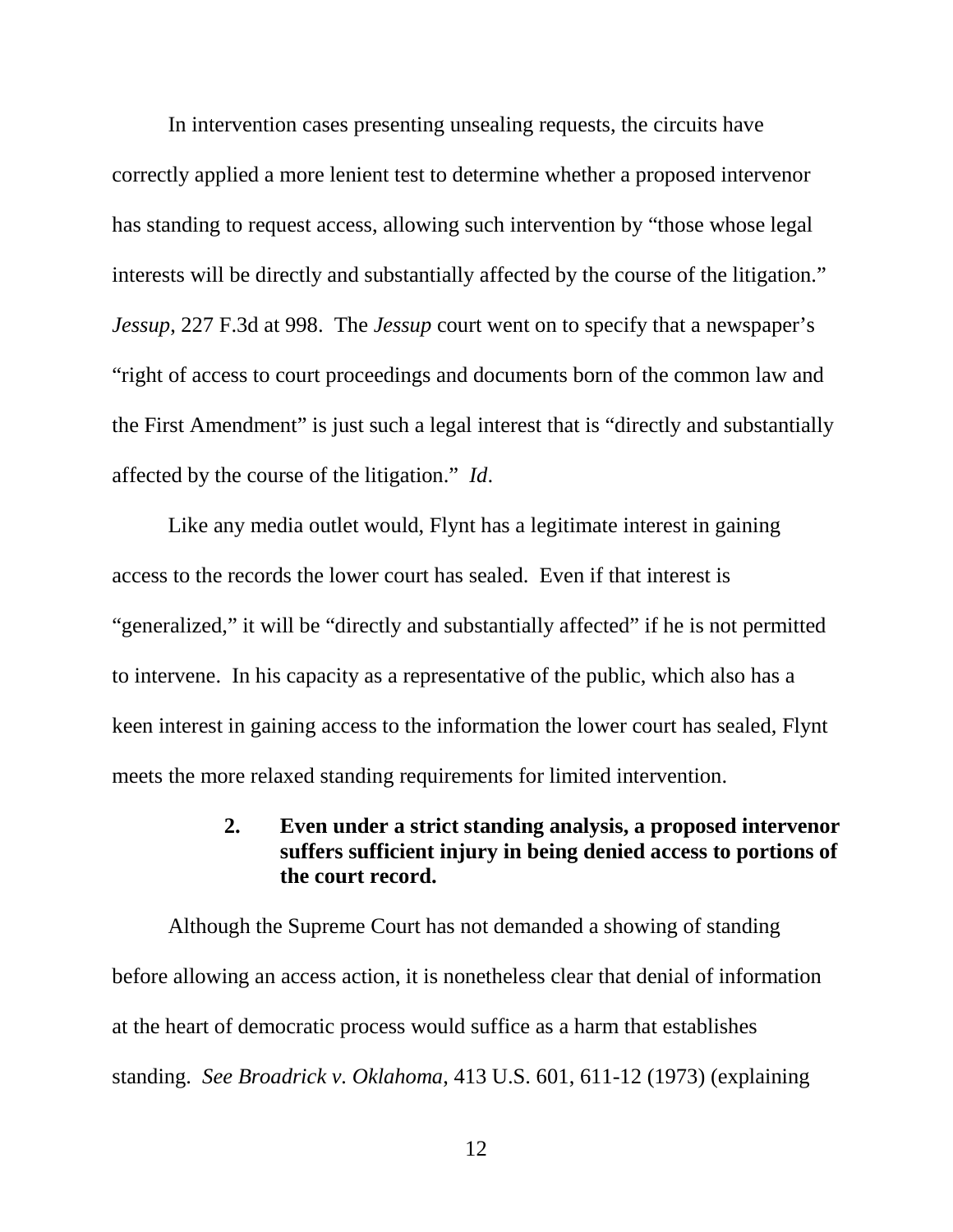that because the First Amendment requires "breathing space," standing rules are relaxed in constitutional challenges of state action and litigants can sue for violations of others' rights). *See also* Nicolas Cornell, Note, *Overbreadth and Listeners' Rights*, 123 Harv. L. Rev. 1749 (2010) ("Insofar as the First Amendment protects a general right of the citizenry to open and undistorted discourse, such a right is an appropriate basis for standing."). As discussed above, there is a presumption of openness in this country's courts under the First Amendment. Denial of access to records that are presumptively public is an injury, and Flynt has suffered that injury, elevating him beyond a "generalized interest in [the] subject of litigation." Therefore, Flynt and the general public including members of the media have standing to challenge an order closing court proceedings and records.

## <span id="page-17-0"></span>**B. The First Amendment right of access applies to proceedings and documents in civil and criminal cases.**

The First Amendment right of access is based on the historic openness of criminal proceedings, and the same rationale leads to the conclusion that the right applies to civil cases, as well. The Supreme Court, itself, has suggested civil and criminal cases are indistinguishable in this regard. *Richmond Newspapers*, 448 U.S. at 580, n.17 ("Whether the public has a right to attend trials of civil cases is a question not raised by his case, but we note that historically both civil and criminal trials have been presumptively open.") Once again, not surprisingly, the vast majority of Circuits have found the public has a First Amendment right of access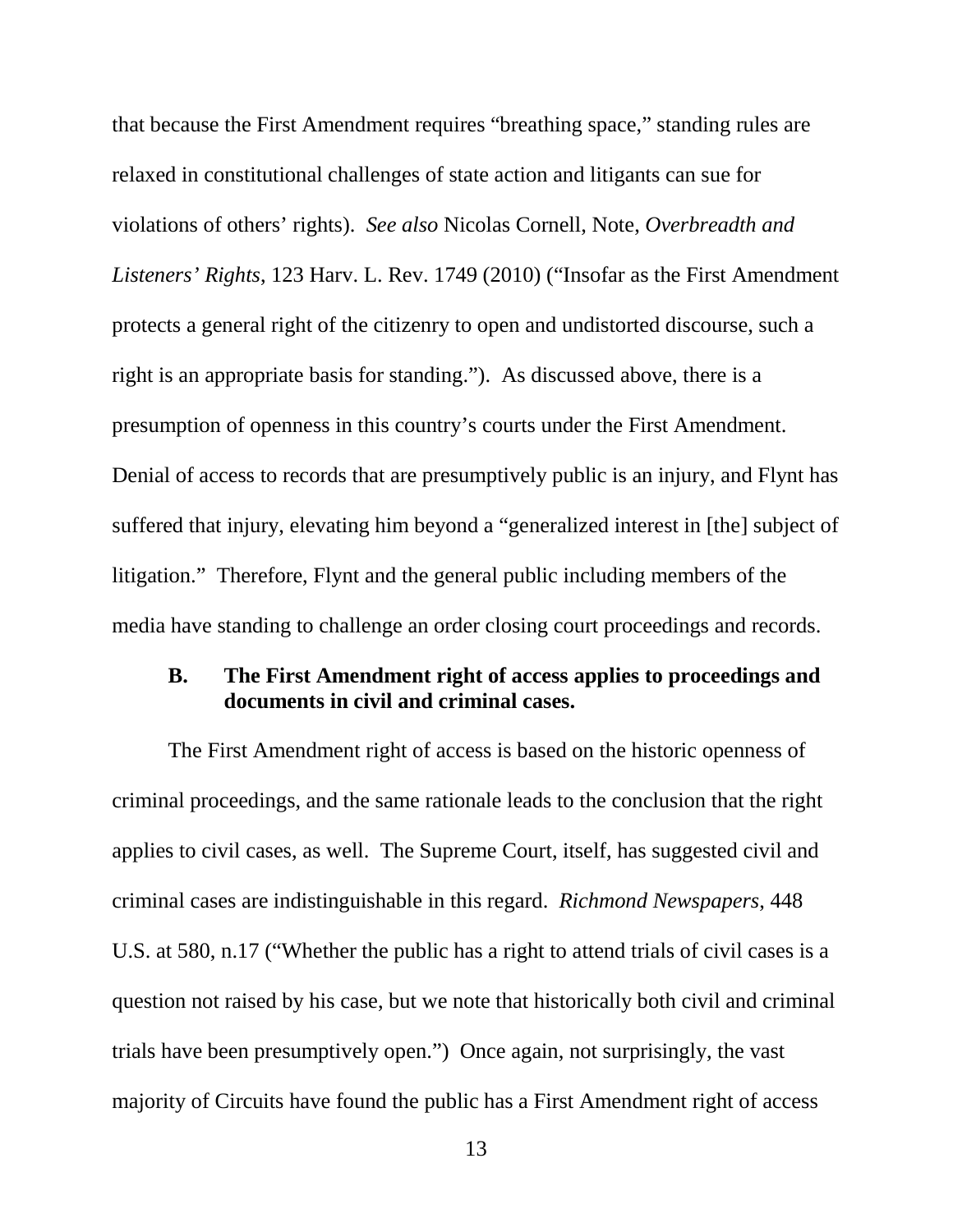in civil cases. *See, e.g., N.Y. Civil Liberties Union v. NYC Transit Auth.*, 684 F.3d 286, 298 (2d Cir. 2011); *Publicker Indus., Inc. v. Cohen*, 733 F.2d 1059, 1070 (3d Cir. 1984); *Detroit Free Press v. Ashcroft*, 303 F.3d 681, 700 (6th Cir. 2002).

Moreover, the Supreme Court has found a common law right of access to documents which would, in any event, provide Flynt and the public with standing to challenge the District Court's order sealing portions of the case below. In *Nixon v. Warner Communications*, the Supreme Court recognized the common-law right of access to judicial documents, and noted a presumptive right of access based on nothing more than a citizen's desire to hold the government accountable:

> It is clear that the courts of this country recognize a general right to inspect and copy public records and documents, including judicial records and documents. In contrast to the English practice, American decisions generally do not condition enforcement of this right on a proprietary interest in the document or upon a need for it as evidence in a lawsuit. The interest necessary to support the issuance of a writ compelling access has been found, for example, in the citizen's desire to keep a watchful eye on the workings of public agencies, and in a newspaper publisher's intention to publish information concerning the operation of government.

*Nixon*, 435 U.S. at 597-598 (citations and footnotes omitted). At issue in *Nixon* was access to presidential tapes during a trial of Watergate conspirators. The Supreme Court did not presume that Warner Communications had standing only because it had thrust itself into coverage of the Watergate investigation. Rather, the Court clearly would have entertained an action for access by any citizen with a "watchful eye." *Id*. *See also In re Globe Newspaper Co. v. Hurley*, 920 F.2d 88,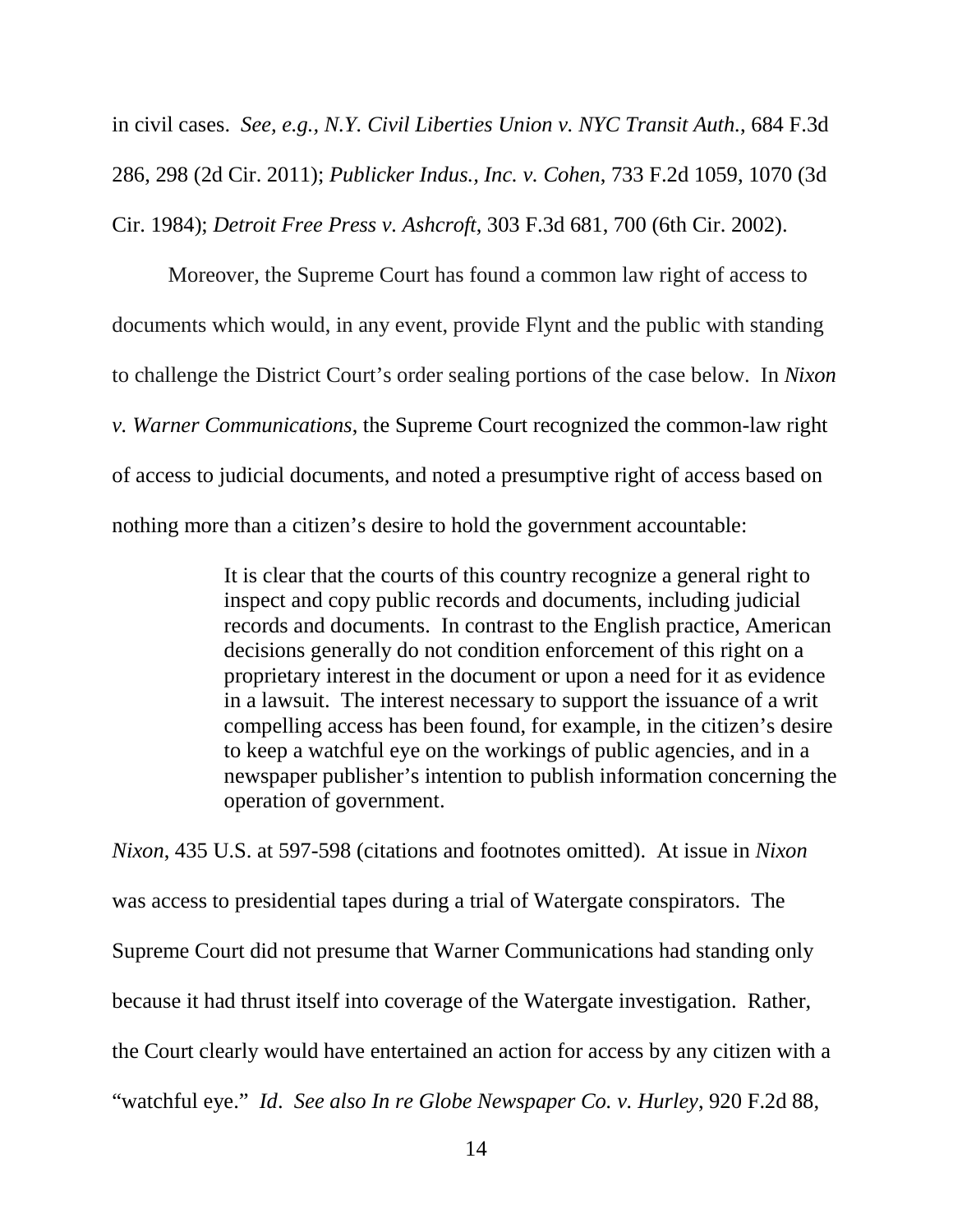96 (1st Cir. 1990); *In re New York Times Co. to Unseal Wiretap & Search Warrants*, 557 F.3d 401, 405 (2d Cir. 2009); *U.S. v. Wecht*, 484 F.3d 194, 208 (3d Cir. 2007); *U.S. v. Moussaoui*, 483 F.3d 220, 234, n. 10 (4th Cir. 2007); *Carrelli v. Ginsburg*, 956 F.2d 598, 606 (6th Cir. 1992); *Bond v. Utreras*, 585 F.3d 1061, 1074 (7th Cir. 2009); *IDT Corp. v. eBay*, 709 F.3d 1220, 1222 (8th Cir. 2013); *Perry v. Brown*, 667 F.3d 1078, 1084 (9th Cir. 2012); *Perez-Guerrero v. U.S. Atty. Gen.*, 717 F.3d 1224, 1235 (11th Cir. 2013); *Washington Legal Foundation v. U.S. Sentencing Com'n*, 89 F.3d 897, 898 (D.C. Cir. 1996).

## <span id="page-19-0"></span>**II. The standard applied by the District Court undermines the right of even the news media to seek access to court records and proceedings.**

When media organizations have sued for access, the Supreme Court has repeatedly framed the right of access as a right of the public generally, not a right unique to the press. *See Gannett*, 443 U.S. at 370 (framing issue as whether "members of the public" can attend pre-trial proceedings); *Press-Enterprise I*, 464 U.S. at 508 (finding that "everyone in the community" can attend voir dire). In *In re Associated Press*, the Seventh Circuit made clear that a district court's refusal to allow a media company to intervene for the purposes of challenging a sealing order was error. In doing so, the court also clearly stated that the general public would have the same standing to intervene to challenge the seal:

> To facilitate a trial court's case-by-case determination of closure, "representatives of the press *and general public* 'must be given an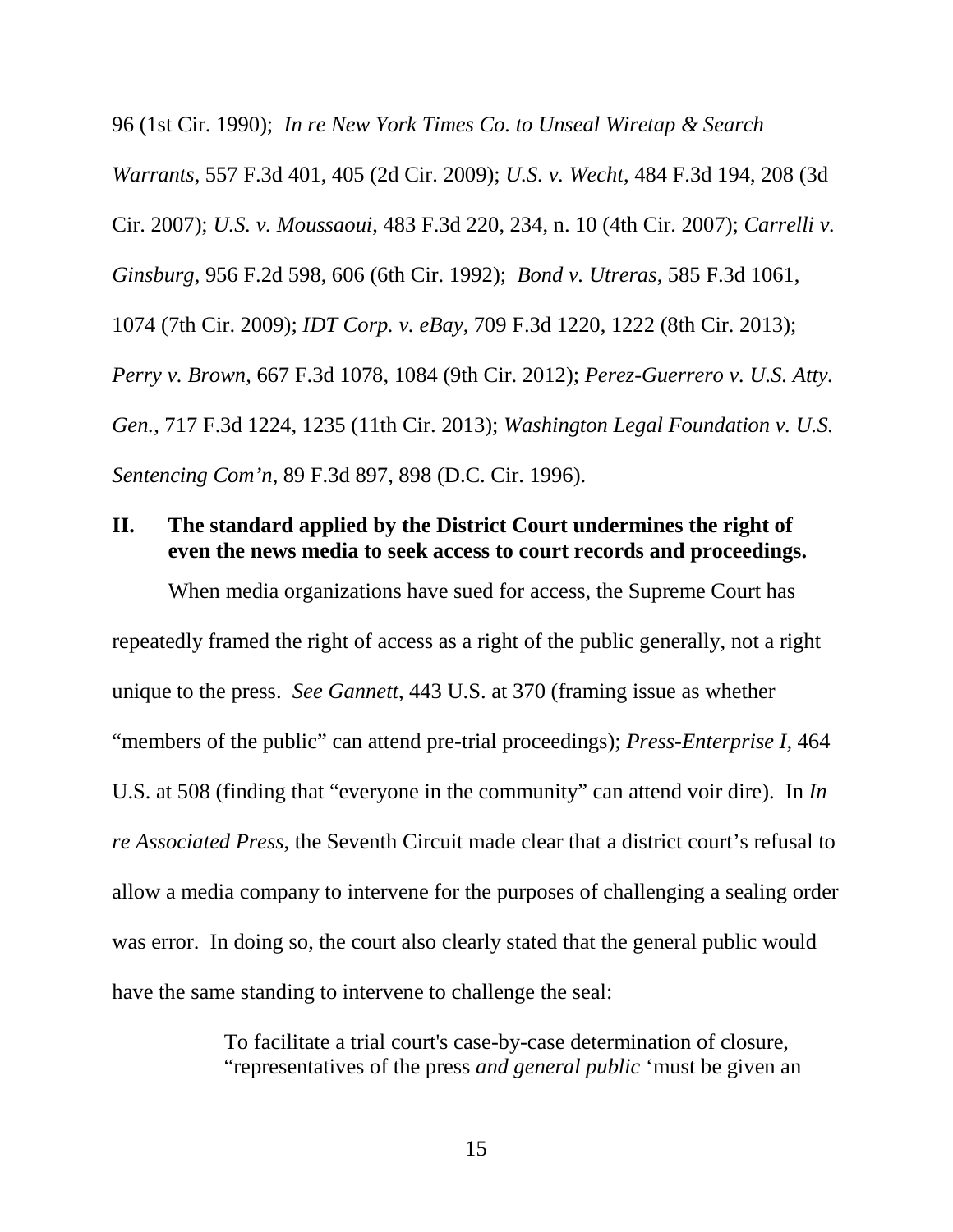opportunity to be heard on the question of their exclusion' " from the proceedings or access to documents.

*In re Associated Press*, 162 F.3d at 508 (emphasis added) (quoting *In re Knight Publ'g Co.*, 743 F.2d 231, 234 (4th Cir. 1984) (quoting *Globe Newspaper Co. v. Sup. Ct. for Norfolk Cty*, 457 U.S. at 609 n. 25 (1982) (quoting *Gannett Co.*, 443 U.S. at 401, 99 S.Ct. 2898))). As access is a public right, any member of the public who has been excluded from a courtroom can intervene.

Consequently, the holdings of *Richmond Newspapers* and other access cases are not about "media-specific rights." RonNell Andersen Jones, *Litigation, Legislation and Democracy in a Post-Newspaper America*, 68 Wash. & Lee L. Rev. 557, 627 (2011). Instead, the cases are a "bold statement on the needs of 'people in an open society' and the value of public observation in government proceedings." *Id*. Indeed, in oral argument in *Richmond Newspapers*, Chief Justice Warren E. Burger asked the news outlet's attorney whether there is a difference between "a person who wants to attend [a trial] to write something or just make a speech about it." Lucas A. Powe, Jr., The Fourth Estate and the Constitution 244 (1992). The lawyer, Lawrence Tribe, replied, "None, nor if he just wanted to *inform himself as a citizen*." *Id*. (emphasis added).

Cases outside of the court-access area also show that the press and public's rights of access are generally co-extensive in other ways. When news outlets have challenged statutes that prohibit the general public from interviewing prison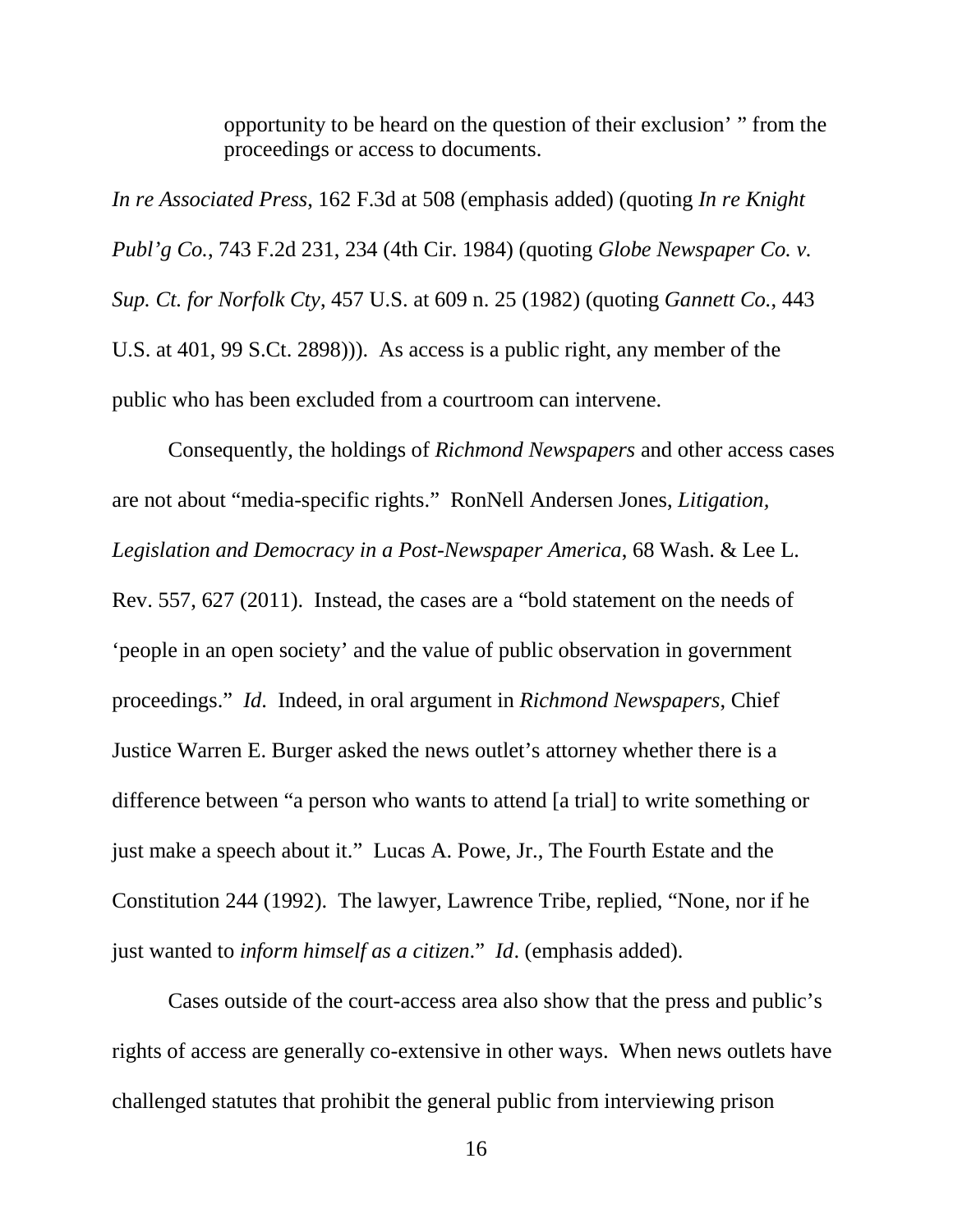inmates, courts have declined to find that journalists have special access rights under the Constitution. Instead, they have said that reporters have no First Amendment newsgathering rights "not available to the public generally." *Pell v. Procunier*, 417 U.S. 817, 834 (1974). Such a determination reiterates that members of the public and reporters share the same rights to watch a trial or read judicial opinions; neither's interest is generally greater than the other, but both are sufficient to advance an action for public access.

The District Court ignored Supreme Court precedent when it denied Flynt standing because it found that he had only "[a] generalized interest in the subject of litigation," which did "not justify intervention." Docket Text Order, Dec. 27, 2013. The *Richmond Newspapers* line of cases and *Broadrick* show that because access to court information is a public right, anyone who wants access has standing to pursue it. As *Richmond Newspapers* explains, "what transpires in the courtroom is public property." 448 U.S. at 593 (citation omitted). Potential harm to the public debate and erosion in confidence to the judicial system is an injury that everyone shares when access rights are denied.

The District Court's standard would directly threaten the traditional ability of the news media to fight for access. News organizations typically have no more than a "generalized interest" in litigation; in fact, there are ethical considerations and difficulties involved in covering a case where a news organization has more

17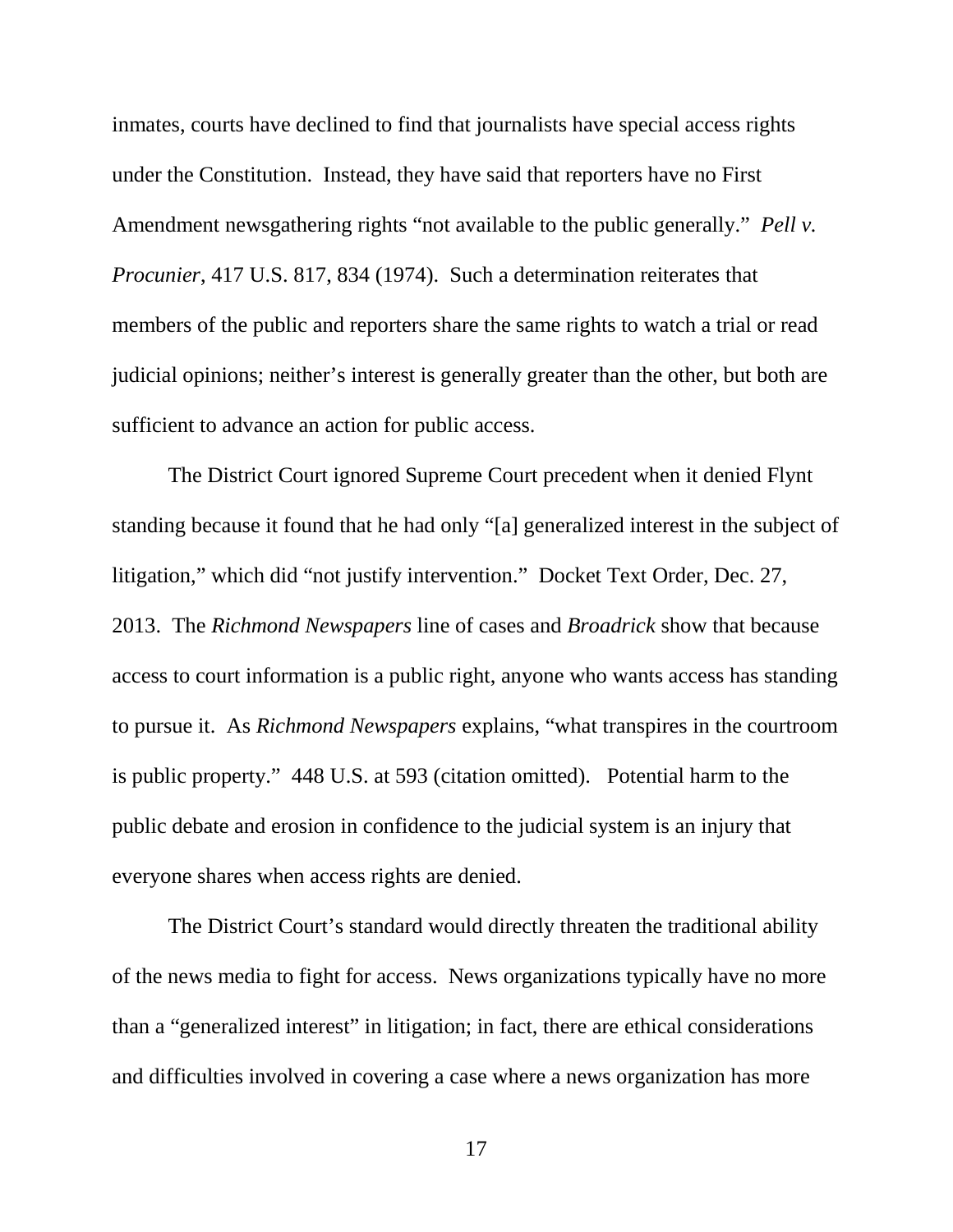stake than a "generalized interest." The District Court's order ignores the constitutionally compelled mandate of *Richmond Newspapers*: that access is a right that everyone has and that an abridgement of that right harms the public's right to hold its government accountable. In so doing, it undermines not only Flynt's right to be heard, but the right of the general public and the news media as well. This Court should protect the public's and the media's right to intervene.

## **CONCLUSION**

<span id="page-22-0"></span>For the reasons stated above, this Court should reverse the District Court's December 27, 2013, denial of Flynt's motion to intervene for the limited purpose of challenging sealing orders.

Respectfully submitted,

/s/ Bruce D. Brown BRUCE D. BROWN The Reporters Committee for Freedom of the Press 1101 Wilson Blvd., Suite 1100 Arlington, VA 22209 Phone: (703) 807-2100 Fax: (703) 807-2109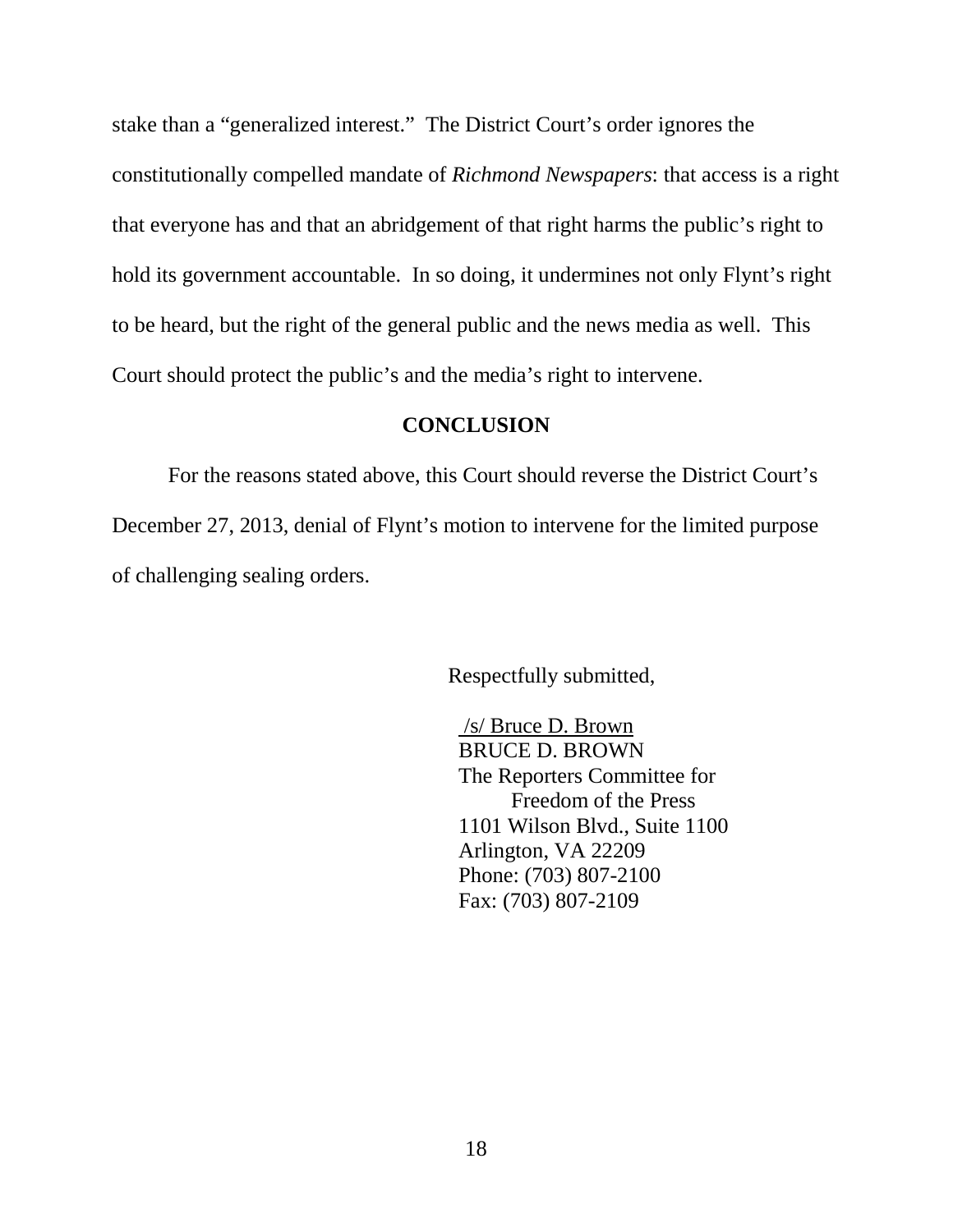### **CERTIFICATE OF COMPLIANCE**

<span id="page-23-0"></span>I, Bruce D. Brown, do hereby certify: (1) Brief of *Amici Curiae* complies with the type-volume limitation Fed. R. App. P.  $32(a)(7)(B)$  because it contains 3,677 words, according to the word count of Microsoft Office Word 2010; (2) Brief of *Amici Curiae* complies with the typeface requirements of Fed. R. App. P.  $32(a)(5)$  and the type style requirements of Fed. R. App. P.  $32(a)(6)$  because it has been prepared in a proportionally spaced typeface using Microsoft Office Word 2010 in 14-point Times New Roman; and (3) Brief of *Amici Curiae* has been scanned for viruses and is virus free.

/s/ Bruce D. Brown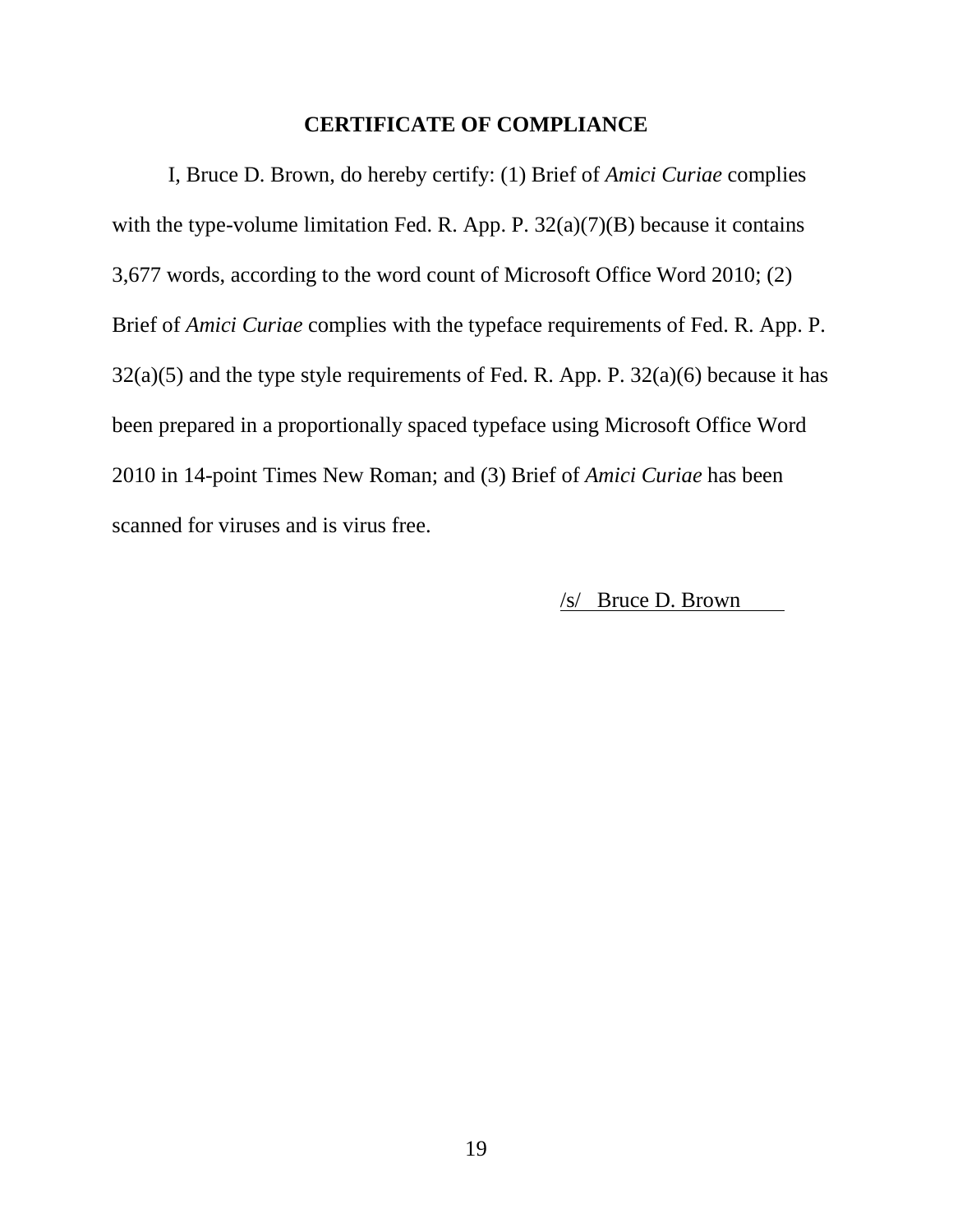## **CERTIFICATE OF SERVICE**

<span id="page-24-0"></span>I, Bruce D. Brown, do hereby certify that I have filed the foregoing Brief of *Amici Curiae* electronically with the Court's CM/ECF system with a resulting electronic notice to all counsel of record on March 27, 2014. Upon approval and filing of this Brief, a true and correct paper copy of the Brief with updated Certificate of Service will be sent via first-class mail, postage pre-paid to counsel of record.

/s/ Bruce D. Brown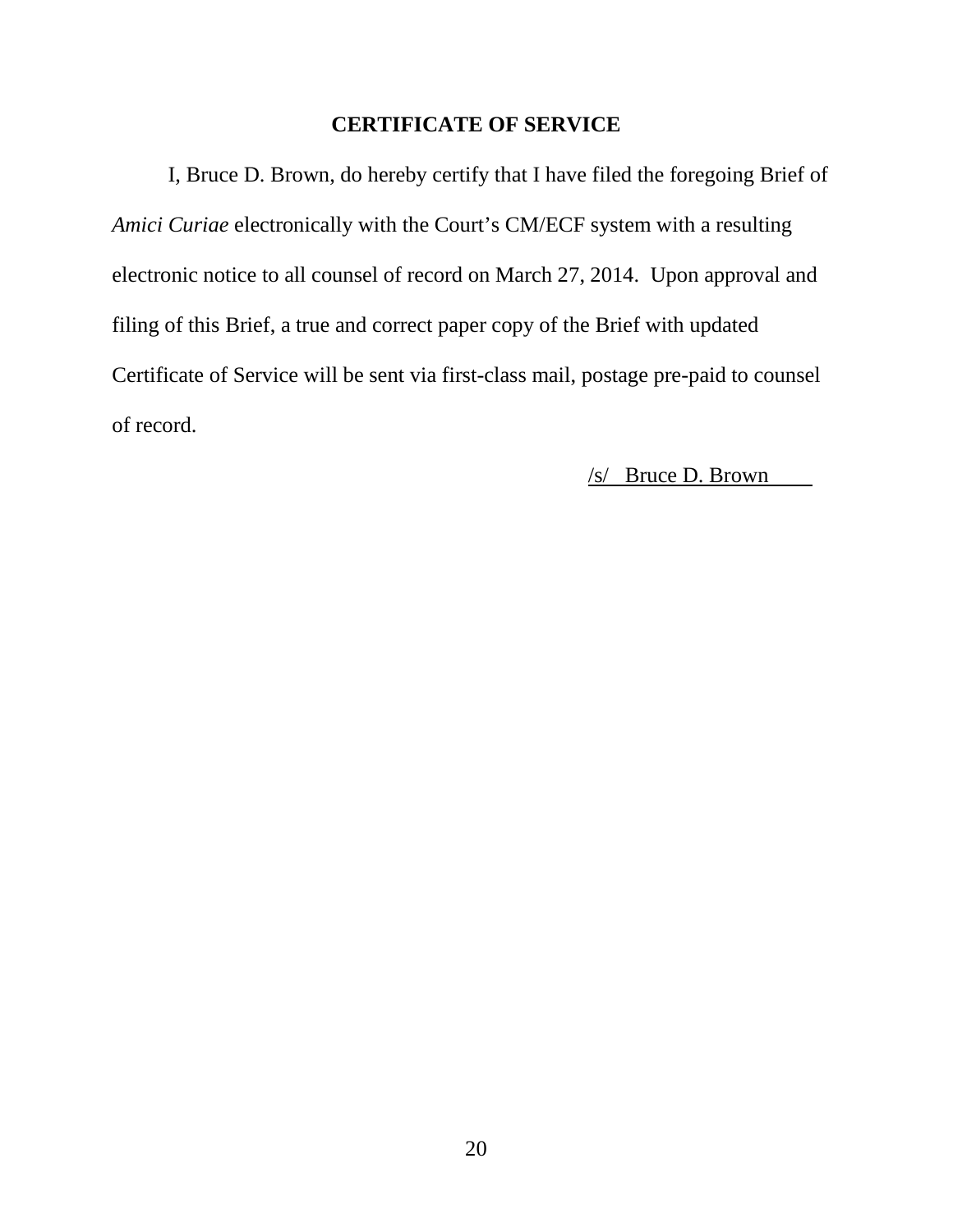#### **APPENDIX A**

<span id="page-25-0"></span>Descriptions of *amici*:

The Reporters Committee for Freedom of the Press is a voluntary, unincorporated association of reporters and editors that works to defend the First Amendment rights and freedom of information interests of the news media. The Reporters Committee has provided representation, guidance and research in First Amendment and Freedom of Information Act litigation since 1970.

Advance Publications, Inc., directly and through its subsidiaries, publishes 18 magazines with nationwide circulation, newspapers in over 20 cities and weekly business journals in over 40 cities throughout the United States. It also owns many Internet sites and has interests in cable systems serving over 2.3 million subscribers.

With some 500 members, American Society of News Editors ("ASNE") is an organization that includes directing editors of daily newspapers throughout the Americas. ASNE changed its name in April 2009 to American Society of News Editors and approved broadening its membership to editors of online news providers and academic leaders. Founded in 1922 as American Society of Newspaper Editors, ASNE is active in a number of areas of interest to top editors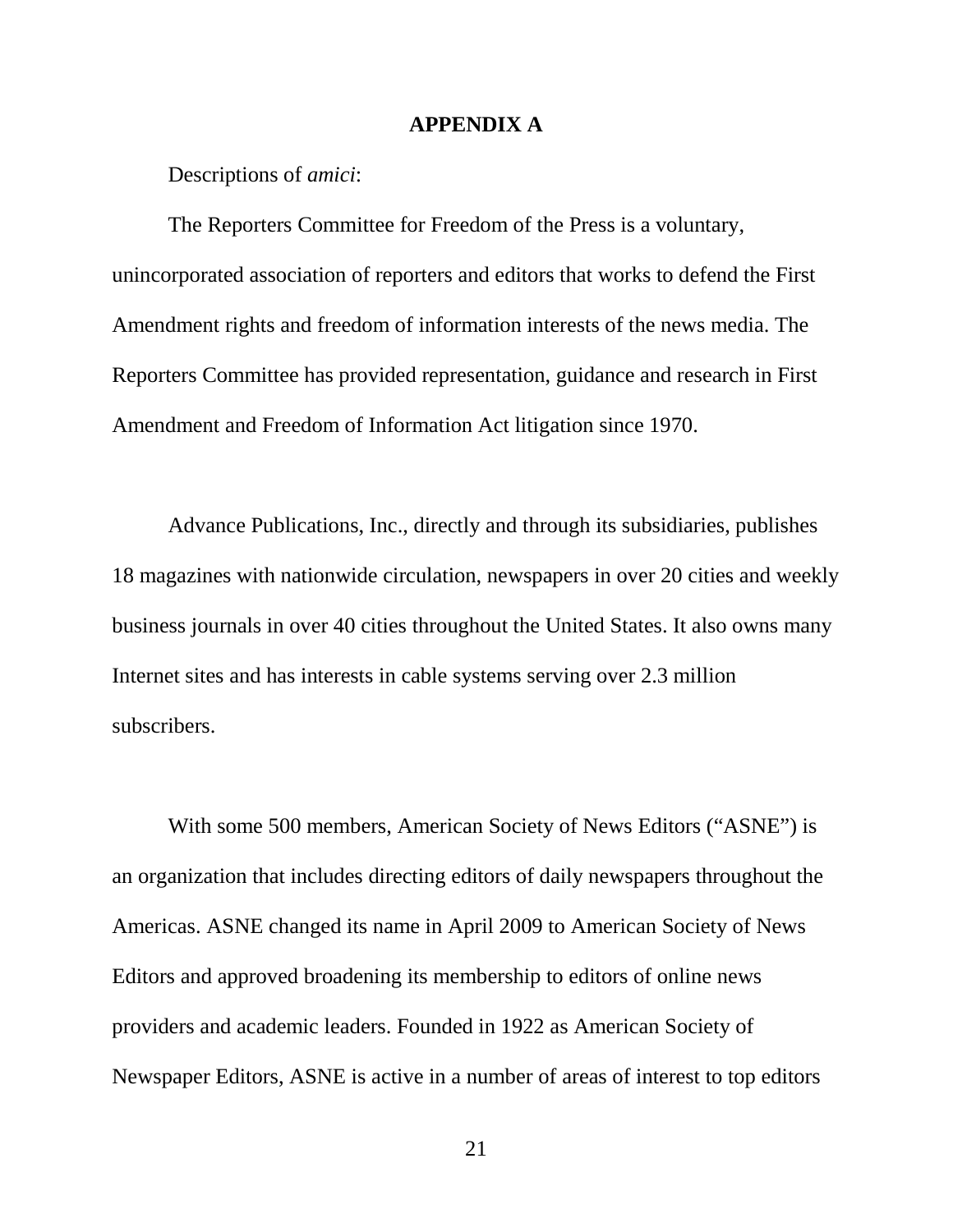with priorities on improving freedom of information, diversity, readership and the credibility of newspapers.

Association of Alternative Newsmedia ("AAN") is a not-for-profit trade association for 130 alternative newspapers in North America, including weekly papers like The Village Voice and Washington City Paper. AAN newspapers and their websites provide an editorial alternative to the mainstream press. AAN members have a total weekly circulation of seven million and a reach of over 25 million readers.

Courthouse News Service is a California-based legal news service for lawyers and the news media that focuses on court coverage throughout the nation, reporting on matters raised in trial courts and courts of appeal up to and including the U.S. Supreme Court.

The E.W. Scripps Company is a diverse, 131-year-old media enterprise with interests in television stations, newspapers, local news and information websites and licensing and syndication. The company's portfolio of locally focused media properties includes: 19 TV stations (ten ABC affiliates, three NBC affiliates, one independent and five Spanish-language stations); daily and community newspapers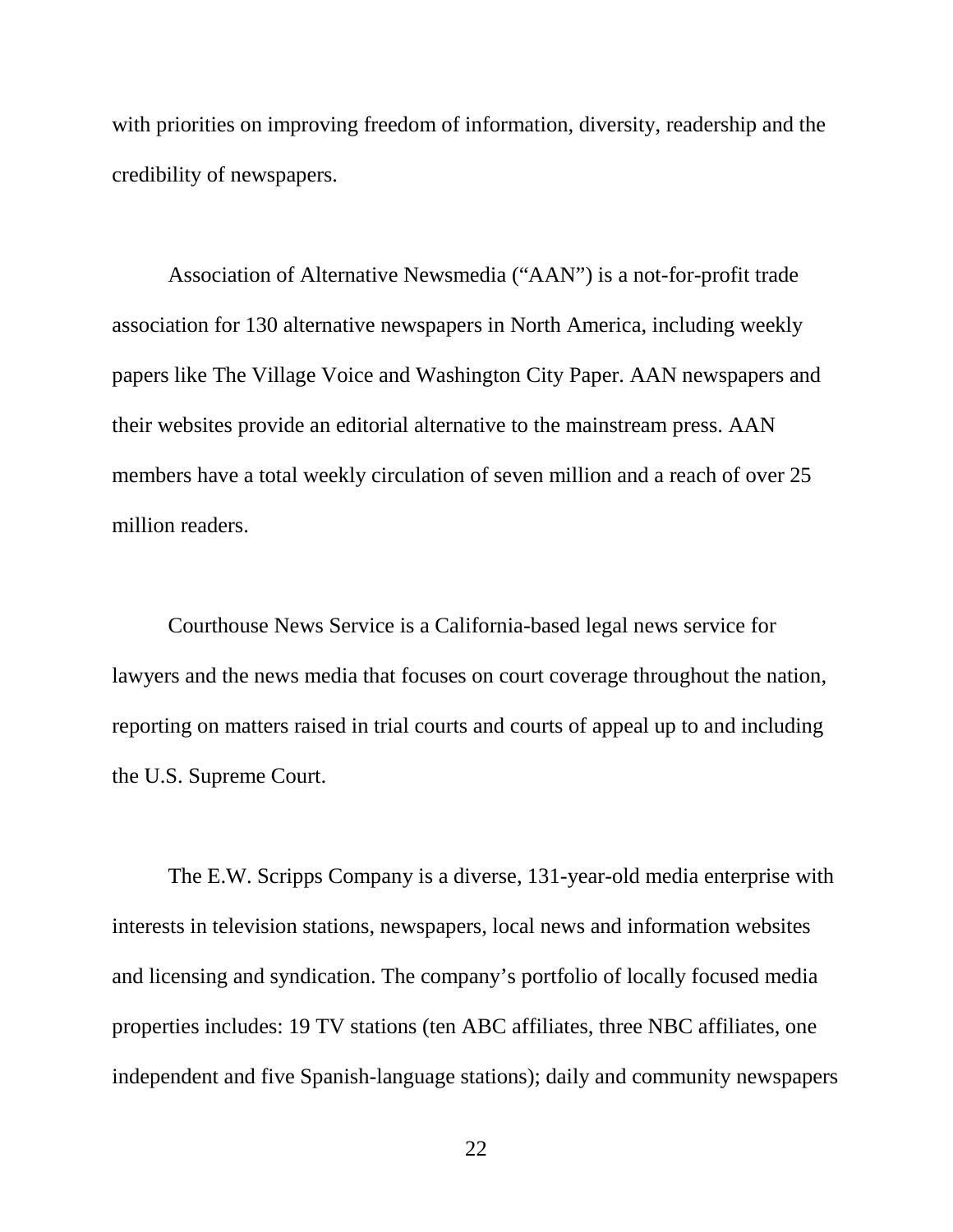in 13 markets; and the Washington-based Scripps Media Center, home of the Scripps Howard News Service.

First Amendment Coalition is a nonprofit public interest organization dedicated to defending free speech, free press and open government rights in order to make government, at all levels, more accountable to the people. The Coalition's mission assumes that government transparency and an informed electorate are essential to a self-governing democracy. To that end, we resist excessive government secrecy (while recognizing the need to protect legitimate state secrets) and censorship of all kinds.

The McClatchy Company, through its affiliates, is the third-largest newspaper publisher in the United States with 30 daily newspapers and related websites as well as numerous community newspapers and niche publications.

MediaNews Group's more than 800 multi-platform products reach 61 million Americans each month across 18 states.

The National Press Photographers Association ("NPPA") is a 501(c)(6) nonprofit organization dedicated to the advancement of visual journalism in its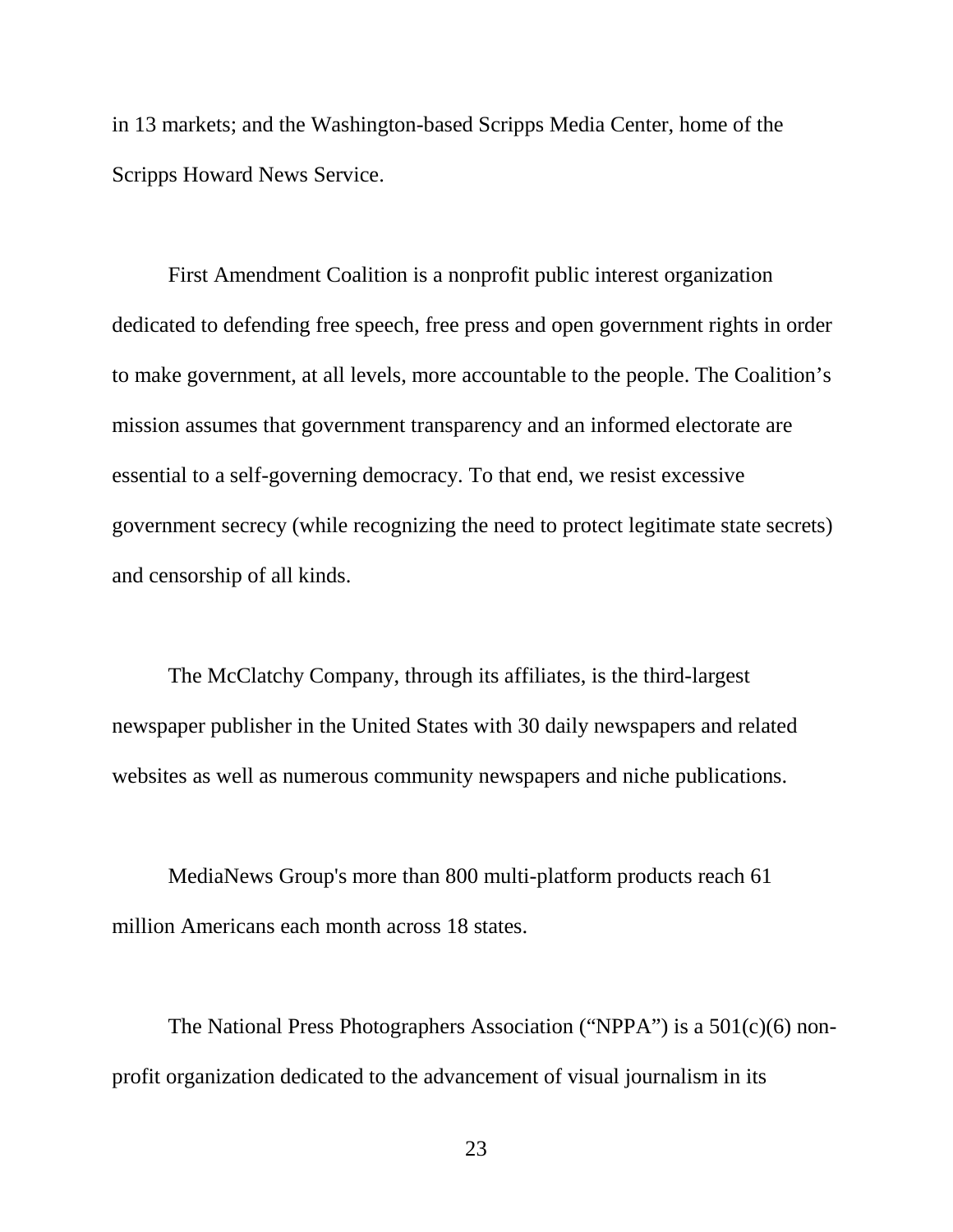creation, editing and distribution. NPPA's approximately 7,000 members include television and still photographers, editors, students and representatives of businesses that serve the visual journalism industry. Since its founding in 1946, the NPPA has vigorously promoted the constitutional rights of journalists as well as freedom of the press in all its forms, especially as it relates to visual journalism. The submission of this brief was duly authorized by Mickey H. Osterreicher, its General Counsel.

The New York Times Company is the publisher of The New York Times, The Boston Globe, and International Herald Tribune and operates such leading news websites as nytimes.com and bostonglobe.com.

Newspaper Association of America ("NAA") is a nonprofit organization representing the interests of more than 2,000 newspapers in the United States and Canada. NAA members account for nearly 90% of the daily newspaper circulation in the United States and a wide range of non-daily newspapers. The Association focuses on the major issues that affect today's newspaper industry, including protecting the ability of the media to provide the public with news and information on matters of public concern.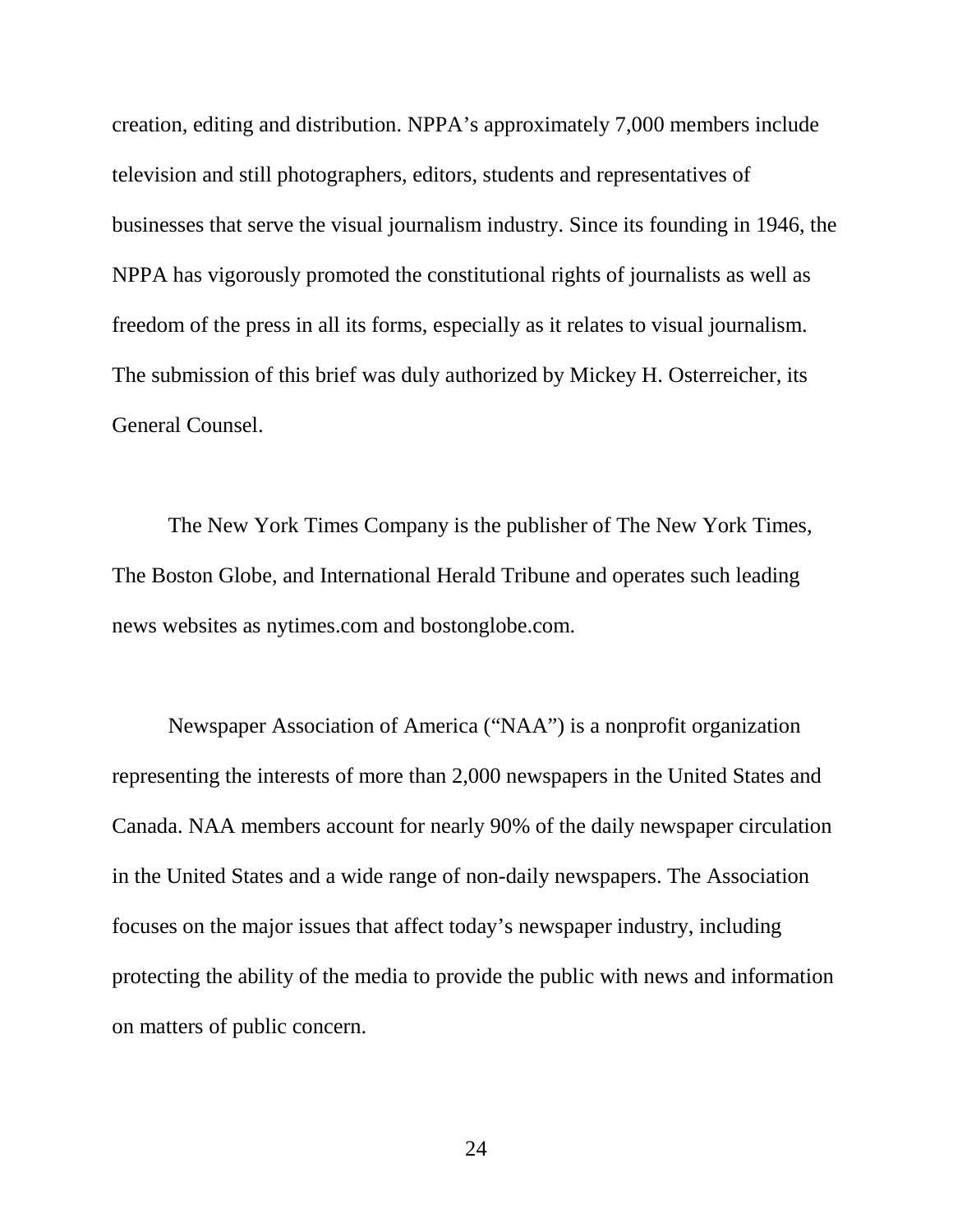POLITICO LLC is a nonpartisan, Washington-based political journalism organization that produces a series of websites, video programming and a newspaper covering politics and public policy.

WP Company LLC (d/b/a The Washington Post) publishes one of the nation's most prominent daily newspapers, as well as a website, www.washingtonpost.com, that is read by an average of more than 20 million unique visitors per month.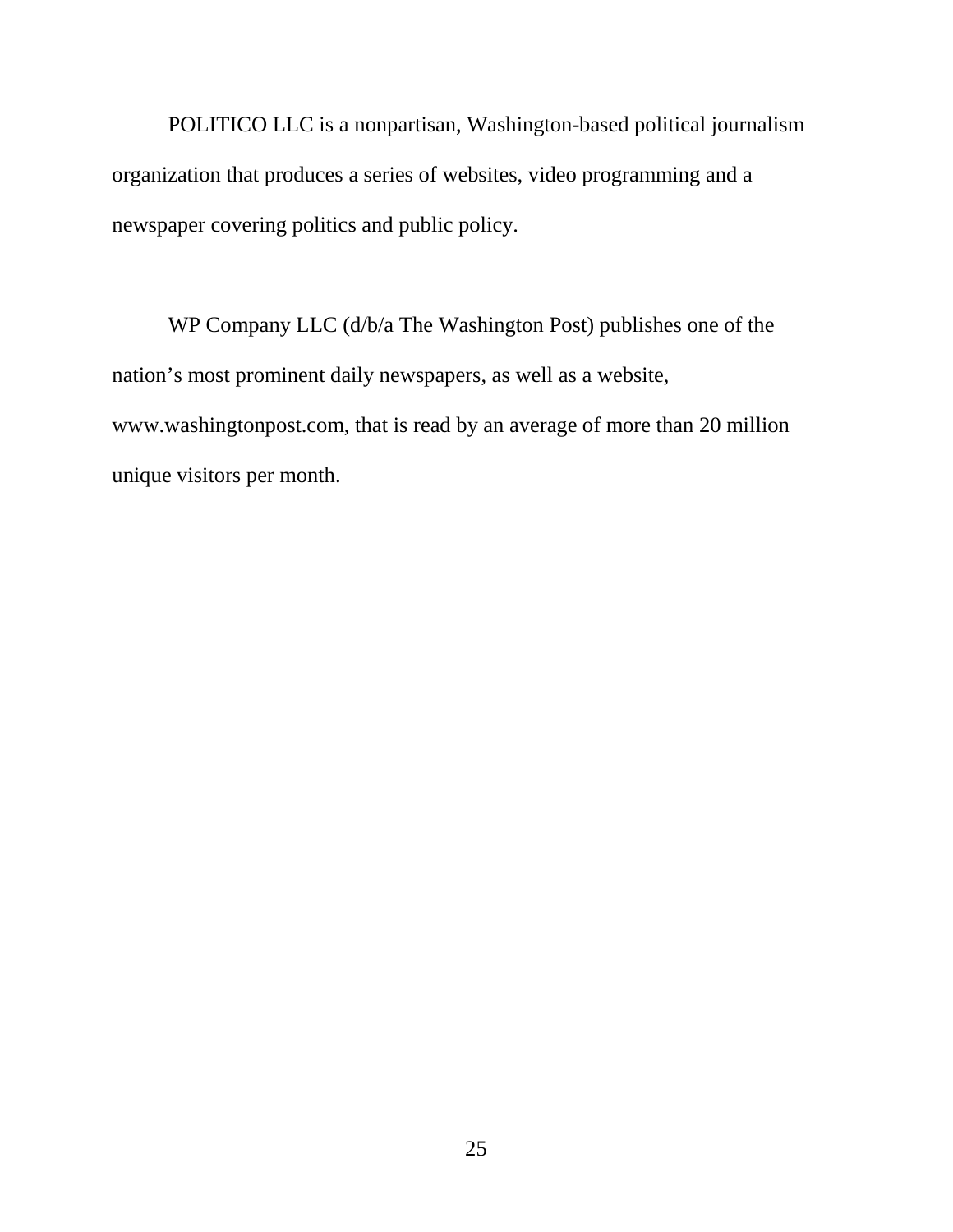#### **APPENDIX B**

### <span id="page-30-0"></span>*Of counsel*:

Richard A. Bernstein Sabin, Bermant & Gould LLP 4 Times Square, 23rd Floor New York, NY 10036 *Counsel for Advance Publications, Inc.*

Kevin M. Goldberg Fletcher, Heald & Hildreth, PLC 1300 N. 17th St., 11th Floor Arlington, VA 22209 *Counsel for American Society of News Editors*

Kevin M. Goldberg Fletcher, Heald & Hildreth, PLC 1300 N. 17th St., 11th Floor Arlington, VA 22209 *Counsel for Association of Alternative Newsmedia*

Rachel Matteo-Boehm Bryan Cave LLP 560 Mission Street, Suite 2500 San Francisco, CA 94105 *Counsel for Courthouse News Service*

David M. Giles Vice President/ Deputy General Counsel The E.W. Scripps Company 312 Walnut St., Suite 2800 Cincinnati, OH 45202

Peter Scheer First Amendment Coalition 534 Fourth St., Suite B San Rafael, CA 94901

Karole Morgan-Prager Juan Cornejo The McClatchy Company 2100 Q Street Sacramento, CA 95816

David S. Bralow General Counsel MediaNews Group 448 Lincoln Highway Fairless Hills, PA 19030

Mickey H. Osterreicher 1100 M&T Center, 3 Fountain Plaza, Buffalo, NY 14203 *Counsel for National Press Photographers Association*

David McCraw V.P./Assistant General Counsel The New York Times Company 620 Eighth Avenue New York, NY 10018

Kurt Wimmer Covington & Burling LLP 1201 Pennsylvania Ave., NW Washington, DC 20004 *Counsel for the Newspaper Association of America*